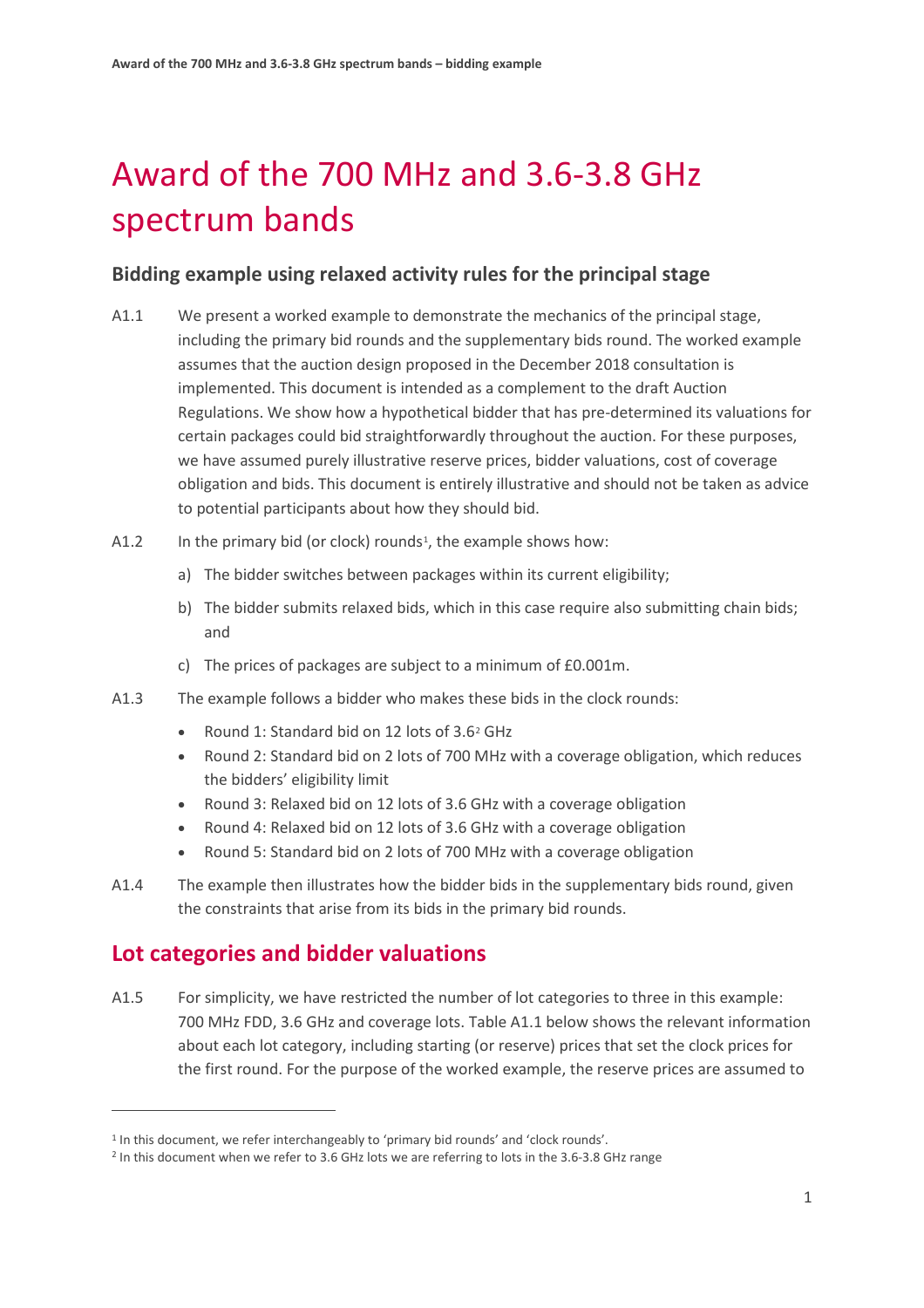be the mid-points of the ranges in our consultation "Award of the 700 MHz and 3.6-3.8 GHz spectrum bands", published 18 December 2018 (the "December 2018 consultation").[3](#page-1-0)

#### **Table A1.1: Information about each lot, including reserve prices[4](#page-1-1)**

|          |          |               | <b>Starting</b>          |        |
|----------|----------|---------------|--------------------------|--------|
| Lot      | MHz in a |               | price of lot Eligibility |        |
| category | lot      | <b>Supply</b> | (fcm)                    | points |
| 700 MHz  | 10       |               | 170                      |        |
| 3.6 GHz  |          | 24            | 20                       |        |
|          |          |               | -350                     |        |

A1.6 For the purpose of this example, we have constructed a hypothetical bidder who is interested in packages that include selections of one or two lot categories from the three available categories and has the following valuations for four packages. For simplicity, there is only one spectrum lot category in each package.

#### **Table A1.2: Assumed valuations for the 4 packages the bidder is interested in**

|         |           | Number Number |               | Bidder's |                       |
|---------|-----------|---------------|---------------|----------|-----------------------|
| Package | of $7001$ | of $3.6$      | <b>Number</b> |          | valuation Activity of |
| name    | MHz lots  | GHz lots      | of C lots     | (fm)     | package               |
| 1       |           | 12            |               | 420      | 12                    |
|         |           |               |               | 480      |                       |
| 3       |           | 12            |               | 80       | 12                    |
|         |           |               |               | 140      |                       |

A1.7 These valuations are such that:

 $\overline{a}$ 

- a) The bidder is interested in either 60 MHz of 3.6 GHz (Packages 1 and 3) or 2x10 MHz of 700 MHz (Packages 2 and 4). On a per MHz basis, the bidder values 700 MHz above 3.6 GHz.
- b) Packages 3 and 4 include the coverage obligation, while Packages 1 and 2 exclude the coverage obligation (i.e. the "C" lot category).
- c) The total cost of the coverage obligation is £340m for this bidder (as the valuation for a package including the coverage obligation is reduced by this amount relative to the corresponding package without the coverage obligation).<sup>[5](#page-1-2)</sup>

<span id="page-1-0"></span><sup>3</sup> https://www.ofcom.org.uk/ data/assets/pdf file/0019/130726/Award-of-the-700-MHz-and-3.6-3.8-GHz-spectrum[bands.pdf](https://www.ofcom.org.uk/__data/assets/pdf_file/0019/130726/Award-of-the-700-MHz-and-3.6-3.8-GHz-spectrum-bands.pdf)

<span id="page-1-1"></span><sup>&</sup>lt;sup>4</sup> Note that the draft regulations refer to the maximum discount for the two coverage obligations as a positive amount that is subtracted from the spectrum price (subject to the amount bid being at least £0.001m) and that reduces if there are more than two bids on the obligations. This is equivalent to each coverage obligation having a 'negative' reserve price that increases (i.e. gets closer to zero) if there is excess demand. For the purposes of this example, the coverage obligation discount is shown as having a 'negative' round price.

<span id="page-1-2"></span><sup>5</sup> For the purposes of this example, we have used the upper value of the coverage obligation cost range £170m-£340m (when a private discount rate of 7.6% is used), which we are consulting on. We have used the higher obligation value to demonstrate how the positive price constraint caused the prices of packages to be converted to £0.001m. The obligation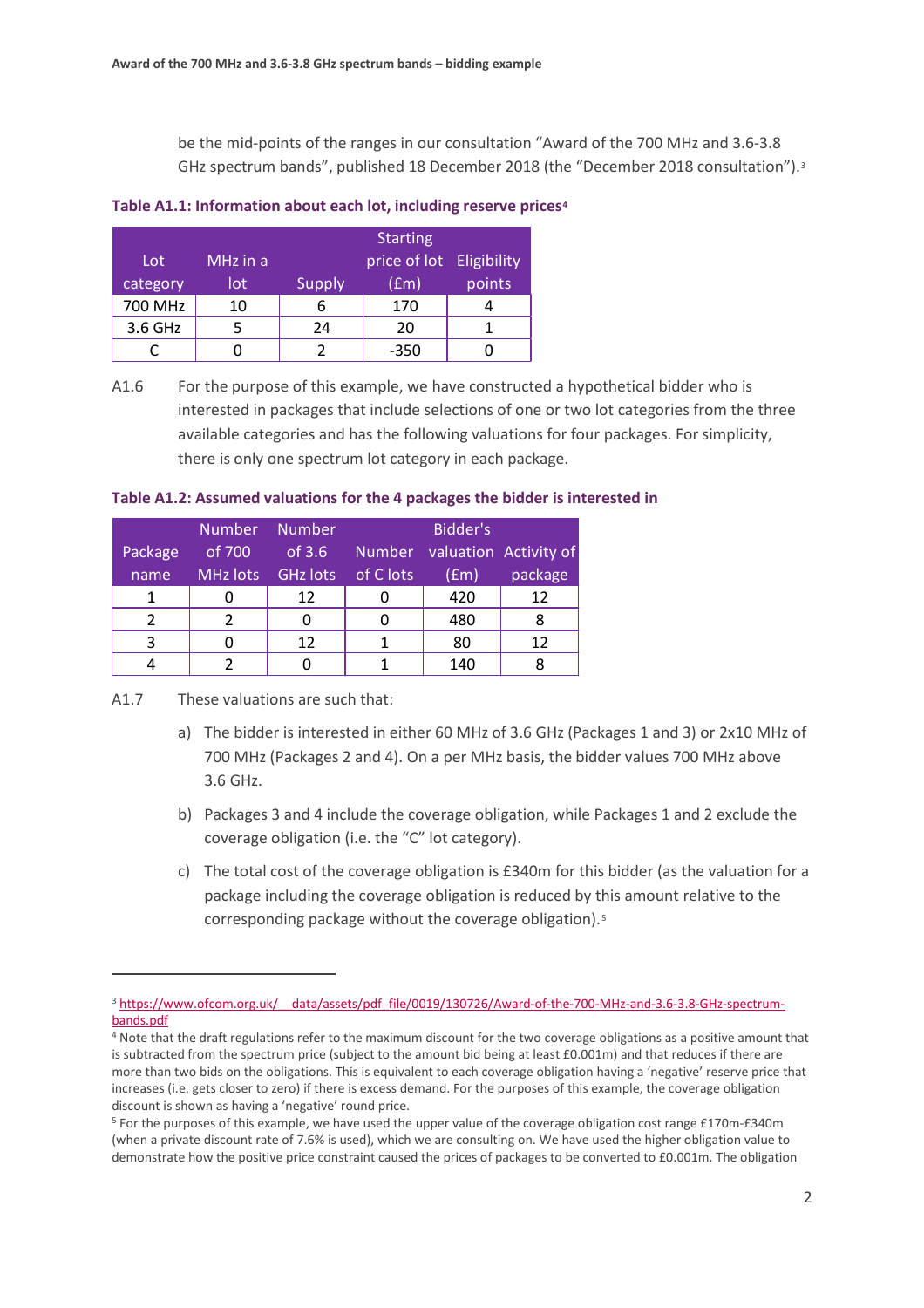- A1.8 In the example, we assume that the bidder starts with 12 eligibility points, which would be calculated based on its initial deposit. The bidder is able to make bids on all the packages it is interested in (i.e. it is not prevented from doing so by any spectrum caps).
- A1.9 For the purpose of this example, we assume the bidder bids straightforwardly by making bids that maximise the surplus (i.e. profit) it expects to make on each package in each round in isolation. The surplus is the difference between a bidder's valuation for a package and its bid amount for that package (which in the primary bid rounds is the clock price).<sup>[6](#page-2-0)</sup> For example, if the bidder bids £240m for Package 1 (the reserve price), for which its valuation is £420m, its surplus is £180m.
- A1.10 We assume that the bidder behaves in the following way:
	- It would not bid for a package when the surplus from that package is negative. This would create the possibility that the price ultimately paid for the package is higher than the bidder's valuation, and if so, the bidder would be better off submitting a zero bid.<sup>[7](#page-2-1)</sup>
	- When there are multiple packages with a positive surplus, the bidder would prefer to bid on the package with the highest surplus.

# **Primary bid rounds**

 $\overline{a}$ 

## **Round 1 – bidder submits a standard primary bid**

- A1.11 Based on the starting prices of each category, the bidder can calculate the surplus associated with each of the four packages the bidder is interested in. The bidder's surplus for each package in the first round is shown in the table below; this is the difference between its valuation of each package and the price.
- A1.12 Due to the positive price constraint, the round price of Packages 3 and 4 is not calculated simply by adding together the clock prices of the lots within the package. This is because this would give a price for Package 3 of -£110m (12 lots of 3.6 GHz at £20m each and a coverage obligation at -£350m) and for Package 4 a price of -£10m (2 lots of 700 MHz at £170m each and a coverage obligation at -£350m). Since Ofcom does not have the power to accept negative bids, the prices for these packages are instead the smallest positive bid amount of £0.001m, which (for simplicity) we have rounded to £0m in the table below.<sup>[8](#page-2-2)</sup>

cost range is described in further detail in Annex 14, Award of the 700 MHz and 3.6-3.8 GHz spectrum bands,

<span id="page-2-0"></span>https://www.ofcom.org.uk/ data/assets/pdf file/0021/130737/Annexes-5-18-supporting-information.pdf.<br><sup>6</sup> In practice this is the minimum surplus, given that the bidder is likely to pay a lower base price than its bid amount winning package.

<span id="page-2-1"></span><sup>&</sup>lt;sup>7</sup> A zero bid is a bid that contains no spectrum lots and no coverage obligation, which necessarily must be at a bid amount of £0.

<span id="page-2-2"></span><sup>8</sup> See from paragraph 7.96 in our December 2018 consultation for more detail on the positive price constraint.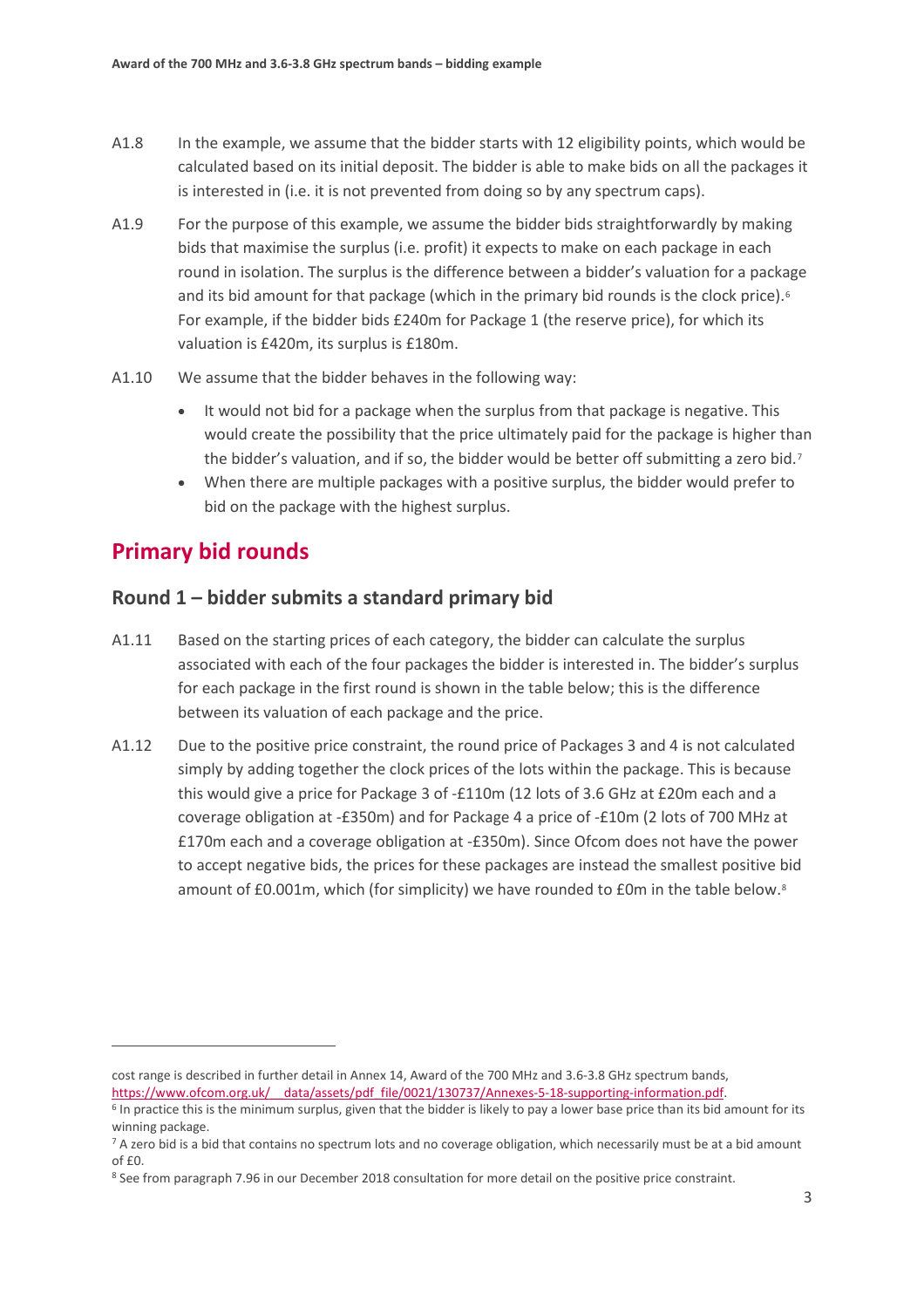| Package | <b>Number</b><br>of 700 | <b>Number</b><br>of 3.6 GHz Number |           | Bidder's<br>valuation | Price of<br>package | Bidder's<br>surplus | Activity of |
|---------|-------------------------|------------------------------------|-----------|-----------------------|---------------------|---------------------|-------------|
| name    | <b>MHz lots</b>         | lots                               | of C lots | (fm)                  | (fm)                | (f <sub>em</sub> )  | package     |
|         |                         | 12                                 |           | 420                   | 240                 | 180                 | 12          |
|         |                         | 0                                  |           | 480                   | 340                 | 140                 | 8           |
|         |                         | 12                                 |           | 80                    |                     | 80                  | 12          |
|         |                         |                                    |           | 140                   |                     | 140                 | 8           |

#### **Table A1.3: Highest bidder surplus from Package 1, based on Round 1 prices**

- A1.13 The table above gives the bidder's surplus for each package at the starting prices, with the highest highlighted in purple. In the first round, the package with the highest surplus is Package 1, which has a surplus of £180m. The bidder therefore wishes to bid in Round 1 for 12 lots of 3.6 GHz spectrum at the bid amount of £240m.
- A1.14 Package 1 has 12 eligibility points associated with it. The bidder has an initial eligibility of 12 points, which means that it is allowed to submit its bid for Package 1 at a bid amount of £240m.
- A1.15 At the end of Round 1, Ofcom, via the Electronic Auction System (EAS), would calculate the aggregate demand in each lot category across all bidders.[9](#page-3-0) Ofcom would then increase the price of the lot categories that have excess demand in the next round.[10](#page-3-1)
- A1.16 Table A1.4 illustrates whether there was excess demand in each of the lot categories. For Round 1, there was excess demand in both spectrum lot categories, which leads to price increases in the 700 MHz and 3.6 GHz lots for Round 2. There was no excess demand on the coverage lots, so the coverage lot price remains the same for Round 2. Note that we have used unrealistically large clock price increments purely in the interests of having fewer rounds in the example. In practice, we currently expect to set price increments for spectrum lots of no greater than 20% of the previous clock price from one round to the next.

#### **Table A1.4: Price increases for 700 MHz and 3.6 GHz in Round 2 due to excess demand**

| Lot      | Round 1    | <b>Excess</b> | Round 2    |
|----------|------------|---------------|------------|
| category | price (£m) | demand        | price (£m) |
| 700 MHz  | 170        | Yes           | 190        |
| 3.6 GHz  | 20         | Yes           | 30         |
|          | -350       | No            | -350       |

 $\overline{a}$ 

A1.17 The bidder's eligibility for Round 2 will be the lower of its eligibility limit at the start of Round 1 (i.e. 12 points) and its activity in Round 1 (i.e. also 12 points). The bidder therefore starts Round 2 with 12 eligibility points.

<span id="page-3-0"></span><sup>9</sup> The aggregate demand is the sum of the demand from all bidders in that primary bid round, which excludes any demand resulting from chain bids.

<span id="page-3-1"></span> $10$  Excess demand is when the aggregate demand is greater than the lots available.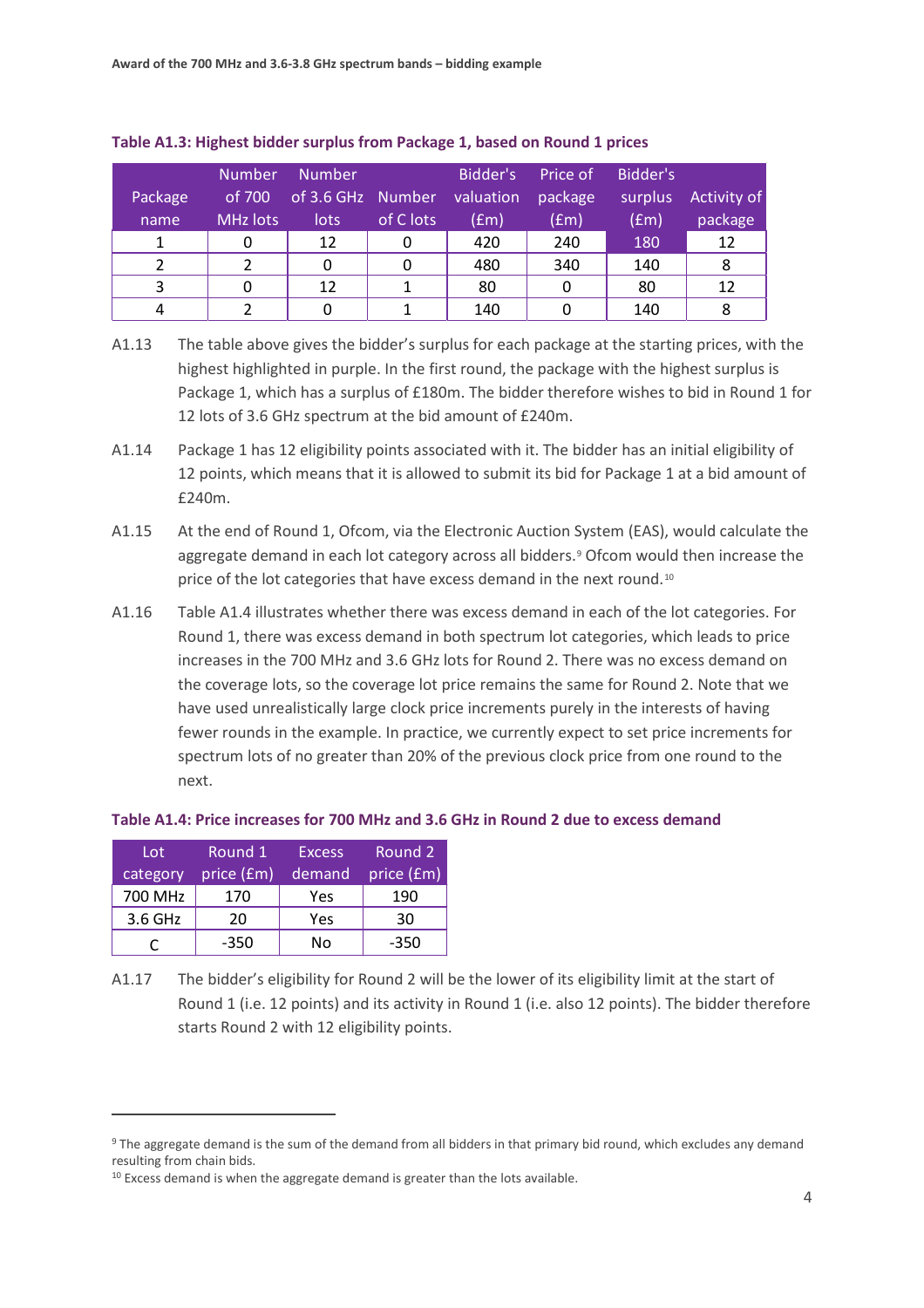## **Round 2 – bidder submits an eligibility reducing bid**

A1.18 In Round 2, the bidder again calculates the surplus it expects from each package, based on its valuations and round prices. We set out the bidder's surplus in a slightly altered format below, which will be useful for the discussion of later rounds in this worked example. In this table, we show the package price and the surplus for each package for the current round and also for all previous rounds.

|           |     | Price per lot    |        |     | Package 1<br>(0, 12, 0) |     | Package 2<br>(2,0,0) |    | Package 3<br>(0, 12, 1) |    | Package 4<br>(2,0,1) | <b>Activity rules</b> |    |                                                |
|-----------|-----|------------------|--------|-----|-------------------------|-----|----------------------|----|-------------------------|----|----------------------|-----------------------|----|------------------------------------------------|
| Round 700 |     | 3.6 <sub>1</sub> |        |     | Price Surplus           |     | Price Surplus        |    | Price Surplus           |    |                      |                       |    | Price Surplus Eligibility Activity Type of bid |
|           | 170 | 20               | $-350$ | 240 | 180                     | 340 | 140                  | 0  | 80                      | 0  | 140                  | 12                    | 12 | Standard                                       |
|           | 190 | 30               | $-350$ | 360 | 60                      | 380 | 100                  | 10 | 70                      | 30 | 110                  | 12                    | 8  | Standard                                       |

**Table A1.5: Highest bidder surplus from Package 4, based on Round 2 prices**

- A1.19 The clock prices of 700 MHz and 3.6 GHz lots have increased, causing the round price of Package 1 to increase by £120m, but the round price for Package 4 (consisting of 700 MHz lots and a coverage obligation) to increase by only £30m. As a result the bidder would achieve the highest surplus with Package 4, so it switches from Package 1 to Package 4. Package 4 has 8 eligibility points associated with it (2 lots of 700 MHz, each at 4 eligibility points). Since the bidder started the round with 12 eligibility points, the bidder is allowed to submit this bid as a standard primary bid. However, bidding for this package leads to a reduction in the bidder's eligibility points for the following round. Round 2 is therefore an eligibility reducing round. Eligibility reducing rounds are first described in regulation 37 of the draft regulations.
- A1.20 The outcome of Round 2 is shown in the table below. Again, there is excess demand for both spectrum categories, so the clock prices of these categories increases.

| Table A1.6: Price increases for 700 MHz and 3.6 GHz in Round 3 due to excess demand |  |  |  |
|-------------------------------------------------------------------------------------|--|--|--|
|-------------------------------------------------------------------------------------|--|--|--|

| Lot      | Round 2    | <b>Excess</b> | Round 3    |
|----------|------------|---------------|------------|
| category | price (£m) | demand        | price (£m) |
| 700 MHz  | 190        | Yes           | 225        |
| 3.6 GHz  | 30         | Yes           | 32         |
|          | -350       | No            | -350       |

A1.21 The bidder's eligibility for Round 3 will be the lower of its eligibility limit at the start of Round 2 (i.e. 12 points) and its activity in Round 2 (i.e. 8 points). In Round 3, the bidder will therefore begin the round with 8 eligibility points.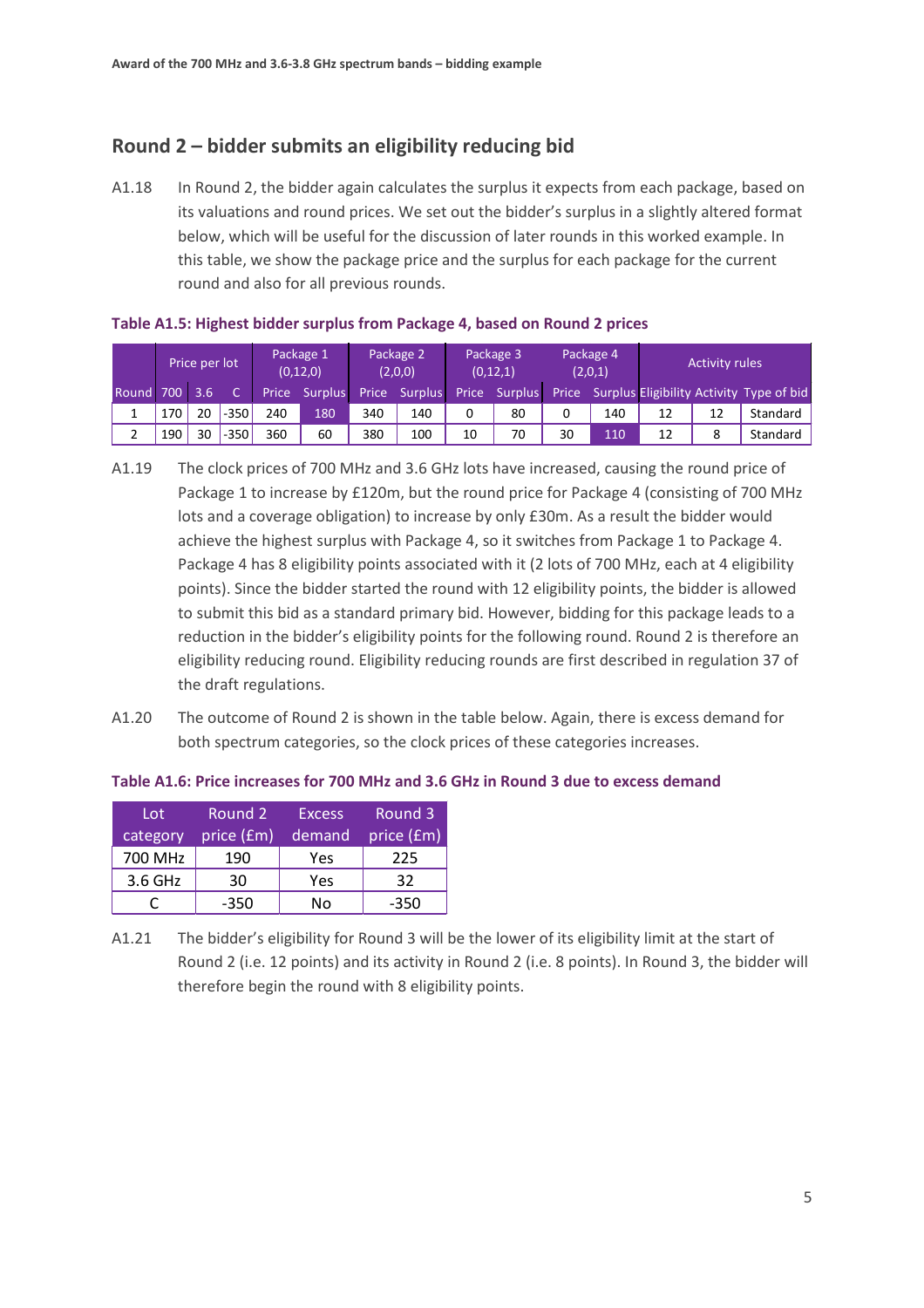## **Round 3 – bidder submits a relaxed bid with a chain bid**

|       |      | Price per lot |         |     | Package 1<br>(0, 12, 0) |       | Package 2<br>(2,0,0) |       | Package 3<br>(0, 12, 1) |     | Package 4<br>(2,0,1) | <b>Activity rules</b> |    |                                                |
|-------|------|---------------|---------|-----|-------------------------|-------|----------------------|-------|-------------------------|-----|----------------------|-----------------------|----|------------------------------------------------|
| Round | 700' | 3.6           |         |     | Price Surplus           | Price | <b>Surplus</b>       | Price | Surplus                 |     |                      |                       |    | Price Surplus Eligibility Activity Type of bid |
|       | 170  | 20            | $-350$  | 240 | 180                     | 340   | 140                  | 0     | 80                      | 0   | 140                  | 12                    | 12 | Standard                                       |
|       | 190  | 30            | $-350'$ | 360 | 60                      | 380   | 100                  | 10    | 70                      | 30  | 110                  | 12                    | 8  | Standard                                       |
|       | 225  | 32            | $-350'$ | 384 | 36                      | 450   | 30                   | 34    | 46                      | 100 | 40                   | 8                     | 12 | Relaxed                                        |

#### **Table A1.7: Highest bidder surplus from Package 3, based on Round 3 prices**

A1.22 In Round 3, the clock price increases for the 700 MHz lots by a larger amount than the 3.6 GHz lots. Consequently, the packages that include 3.6 GHz lots have become relatively more profitable. Furthermore, the clock price of the 3.6 GHz spectrum has now risen high enough that the full coverage discount is in effect for Package 3, which causes the bidder to prefer the 3.6 GHz package that includes coverage. Therefore, Package 3 is now the package that gives the bidder the highest surplus. Since Package 3 requires 12 eligibility points and the bidder only has 8 eligibility points, the bidder is not able to place a standard primary bid on Package 3. However, the bidder may be able to place a relaxed primary bid on Package 3. Relaxed bids are described in regulations 23, 24, 37-43 of the draft regulations.

- A1.23 For the bidder to be permitted to make this relaxed primary bid, two conditions need to be satisfied. As Package 3 has an associated eligibility that exceeds the bidder's current eligibility, any bids that the bidder may make for this package are subject to a relative cap, based on the bidder's choice and the prevailing round prices in the last round in which the bidder had enough eligibility points to submit a standard primary bid on Package 3. Therefore, the first step to check whether the bidder can make a relaxed primary bid for Package 3 is to identify the relative cap that applies to its bids for this package.
- A1.24 The relative caps are based on revealed preference, and require that the bidder's bids must be consistent with the preferences it expressed in the last round in which the bidder had enough eligibility points to submit a standard primary bid on Package 3, which was Round 2. In Round 2, the bidder started Round 2 with 12 eligibility points (which would allow the bidder to submit standard primary bids for Package 3), but its activity in the round was 8 eligibility points, leading to a reduction in its eligibility for the following round to 8 (which is insufficient for the bidder to submit standard primary bids for Package 3). As a result of this eligibility reduction, the bidder does not have sufficient eligibility to submit standard primary bids for Package 3. Furthermore, the bidder's choice in Round 2 gave rise to a relative cap on its bids for packages with an associated eligibility greater than 8 and no greater than 12, including Package 3.
- A1.25 In Round 2 the bidder revealed a preference for Package 4 over Package 3 at the prevailing round prices. For this relative cap, Package 4 is the 'constraining' package and Package 3 is the 'constrained' package, because the bidder could have bid for Package 3 in Round 2 but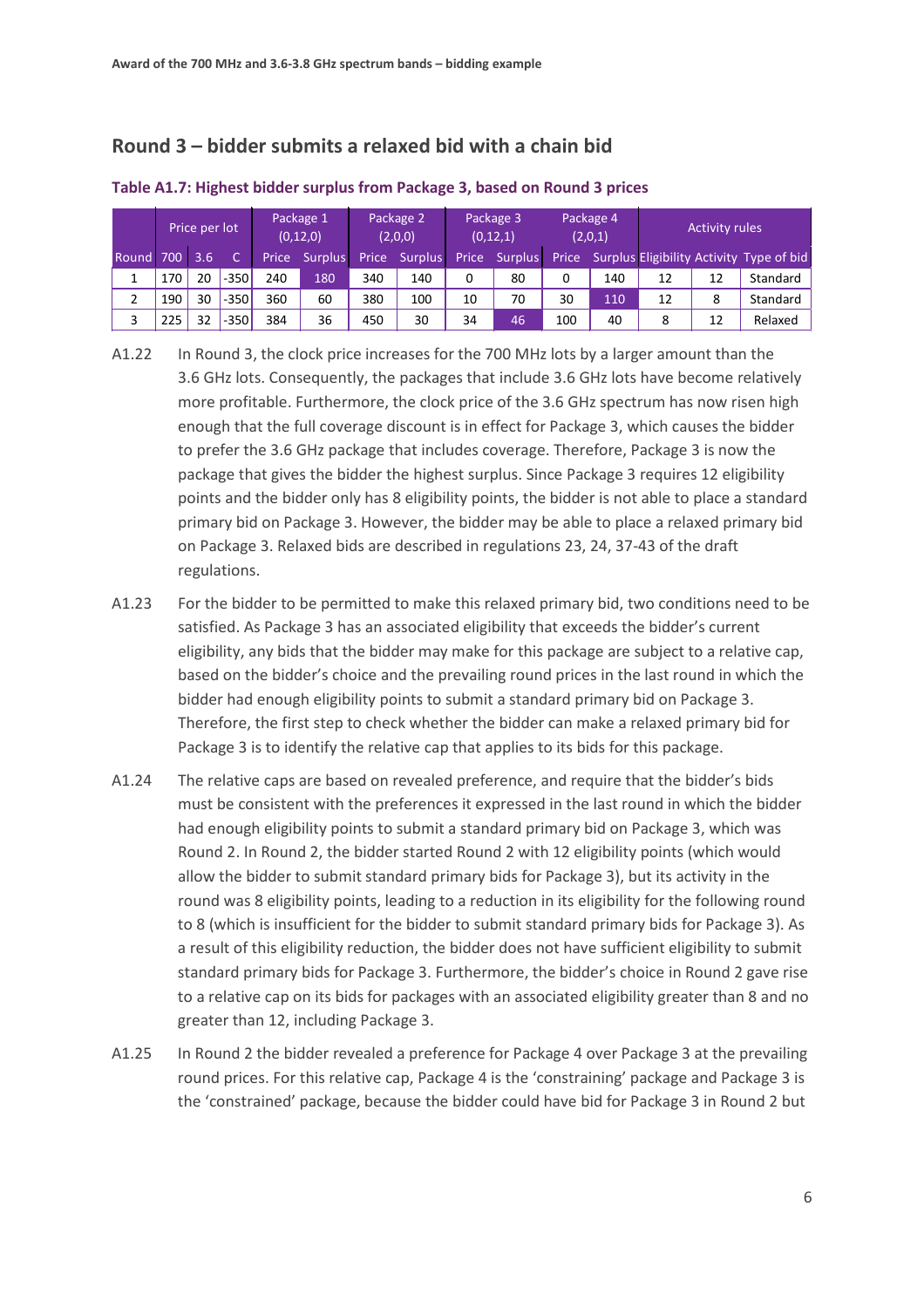decided to bid for Package 4 instead.[11](#page-6-0) In Round 2, the round price of Package 3 was £10m and the round price of Package 4 was £30m. Therefore, the bidder chose Package 4 despite it being £20m more expensive, which would be consistent with the bidder valuing Package 4 at least £20m more than Package 3. The relative cap, based on this revealed preference, requires that any further bids must be consistent with the bidder valuing Package 3 at no more than its value for Package 4 less £20m. This has two implications:

- the bidder will not be permitted to choose Package 3 in preference to Package 4 if Package 4 costs less than £20m more than Package 3; and
- at any time during the auction, the highest bid that the bidder submits for Package 3 cannot exceed its highest bid for Package 4 plus £20m.
- A1.26 The conditions for a relaxed primary bid for Package 3 to be permitted follow from the implications above. The first condition is that the difference in price between Package 3 and Package 4 at Round 3 prices must not exceed the price difference between the packages at Round 2 prices. In other words, the first condition requires that Package 3 has not become relatively more expensive compared with Package 4 than in the round in which the bidder chose Package 4, even though the absolute price of both packages has increased. If this condition were not satisfied, then bidding for Package 3 in Round 3 would be inconsistent with the bidder's revealed preference to bid for Package 4 in Round 2. This condition is satisfied:
	- In Round 2, the price of Package 3 was £10m and the price of Package 4 was £30m. The difference (i.e. the constrained Package 3 price minus the constraining Package 4 price) was -£20m.
	- In Round 3, the price of Package 3 is £34m and the price of Package 4 is £100m. The difference in price has fallen to -£66m, making Package 3 cheaper relative to Package 4 than in Round 2
	- Since -£66m is less than -£20m, the condition is satisfied. Package 3 has become relatively cheaper compared to Package 4. Therefore, a bid in Round 3 for Package 3 would be consistent with the preference revealed by the bidder's bid in Round 2.
- A1.27 The second condition requires that the difference between the relaxed primary bid for Package 3 in Round 3 (i.e. the round price of Package 3 in Round 3) and the highest bid submitted for Package 4 must not exceed the difference in price of the two Packages at Round 3 prices. This condition ensures that the constraining package, Package 4, has a high enough bid to maintain the relative preference to the constrained package, Package 3, expressed in Round 2. To check this second condition we first consider the highest bid that the bidder has submitted for Package 4 in previous rounds. If this bid is already sufficient to satisfy the condition, then the bidder is permitted to submit the relaxed primary bid. However, if this is not the case, this does not mean that a relaxed primary bid for Package 3 is necessarily prohibited, but rather that the bidder might be required to submit a 'chain

 $\overline{a}$ 

<span id="page-6-0"></span><sup>&</sup>lt;sup>11</sup> In the draft regulations, the 'constraining package' is the package chosen by the bidder in the most recent eligibility reducing round in which the bidder could have chosen the relaxed bid selection as a standard bid (referred in the draft regulations as the *connected eligibility reducing round* – connecting the relaxed bid with a particular eligibility reducing round) and the 'constrained package' is referred to as the package selection in the bidder's relaxed bid.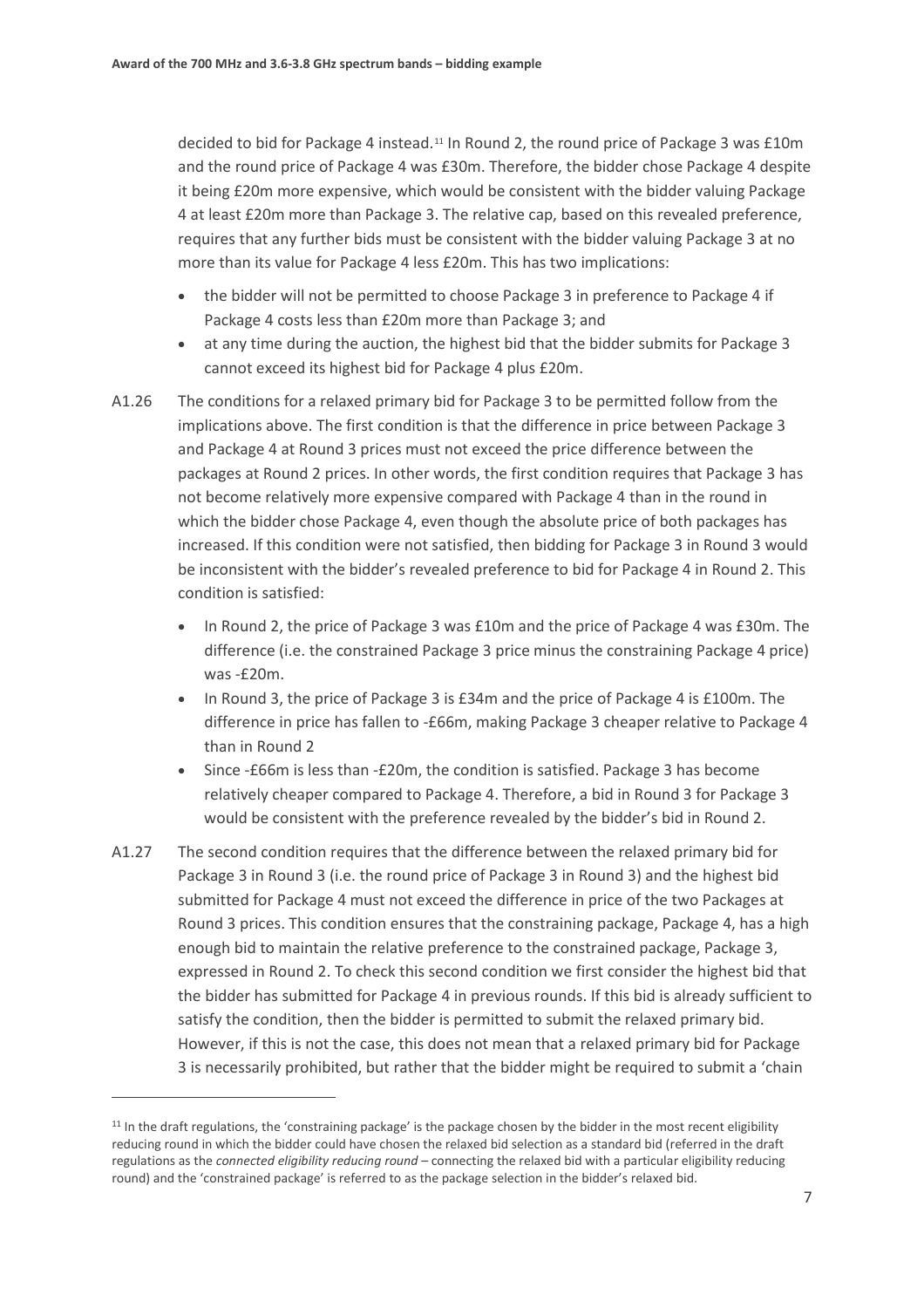bid' (described below) on Package 4 alongside the relaxed primary bid on Package 3 in Round 3 in order to satisfy the second condition.

- A1.28 We first check if the second condition is already satisfied with the bids submitted by the bidder in earlier rounds. In this example we have a situation whereby:
	- The round price of Package 3 in Round 3 is £34m.
	- The highest bid amount submitted so far by the bidder for Package 4 is £30m, which was submitted in Round 2.
	- The difference between these two amounts is £4m.
	- In Round 2, the round price of Package 3 was £10m and the round price of Package 4 was £30m. The difference in round prices was -£20m.
	- Since the £4m is greater than -£20m the second condition is not already satisfied with the bids that the bidder has already submitted for Package 4.
- A1.29 We therefore check whether the bidder would be able to satisfy the second condition if it submitted a chain bid on Package 4. A chain bid is a bid on a constraining package (in this case, Package 4) at the smallest amount that is high enough to satisfy the second condition for the submission of a relaxed primary bid. Chain bids would need to be submitted alongside the relaxed primary bid. In this case, the chain bid on Package 4 would need to be £54m. This is the difference between the relaxed primary bid for Package 3 in round 3 (£34m) minus the difference between the highest bid for Package 3 and the highest bid for Package 4 required by the relative cap, i.e. the difference between the round prices of these packages in Round 2 (-£20m). However, chain bids cannot exceed the current round price on the corresponding package (because that would be inconsistent with the bidder's revealed preference not to bid for that corresponding package in the current round). We therefore also need to check whether this chain bid would be allowed in this round given the current clock prices. The chain bid of £54m is smaller than the round price of Package 4 in the current round, which is £100m. As this is satisfied, the chain bid is allowed.
- A1.30 We then check whether there have been any further eligibility reductions after Round 2, to see if any further chain bids would be required for the submission of the chain bid identified above. Since there have been no further eligibility reducing rounds, there is no possibility of further chain bids being required.[12](#page-7-0)
- A1.31 Therefore, the bidder may submit a relaxed primary bid for Package 3 in Round 3, at £34m, provided that it also submits a chain bid on Package 4, at £54m.[13](#page-7-1) The table below shows that, given its assumed valuations, the bidder is content to make the relaxed primary bid and the corresponding chain bid, given that both bids would be below valuation and yield a

 $\overline{a}$ 

<span id="page-7-0"></span> $12$  There could be situations where multiple chain bids are required. For example, the bidder could place standard bids on packages with 12, 10 and 8 eligibility points in early clock rounds. The bidder could then place a relaxed bid on a package with 12 eligibility points, which could require chain bids on the packages it previously bid on with 10 and 8 eligibility points. An example where multiple chain bids is described is in Annex 5 of the Irish 3.6 GHz auction, specifically in Round 5. 3.6 GHz Band Spectrum Award, Information Memorandum, ComReg, [https://www.comreg.ie/publication/3-6-ghz-band-](https://www.comreg.ie/publication/3-6-ghz-band-spectrum-award-information-memorandum/)

<span id="page-7-1"></span>[spectrum-award-information-memorandum/.](https://www.comreg.ie/publication/3-6-ghz-band-spectrum-award-information-memorandum/)<br><sup>13</sup> In this example, a chain bid was required in order to place a relaxed bid. However, it would be possible to construct a scenario where a relaxed bid could be placed without requiring any chain bids.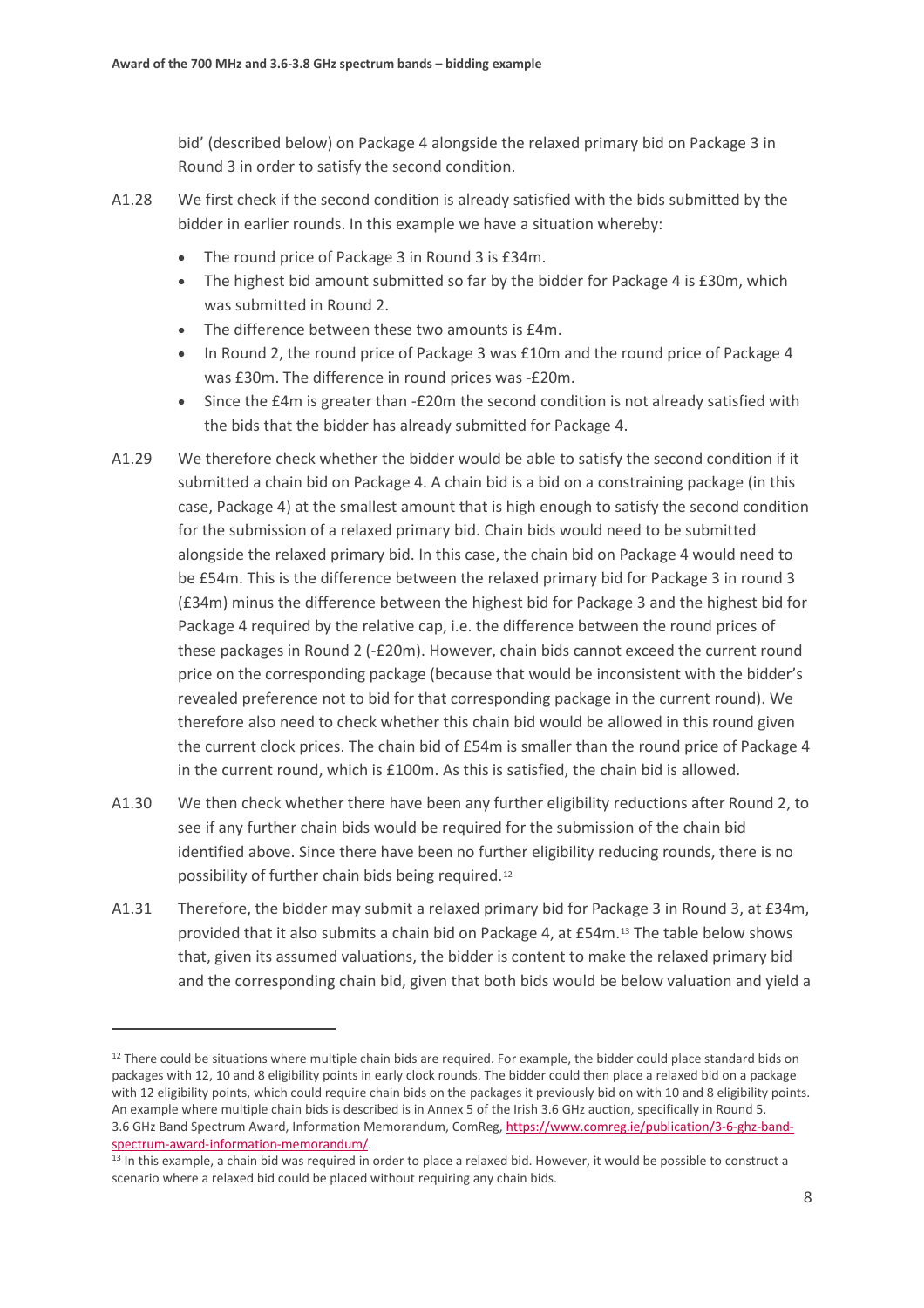positive surplus. In particular, the bidder is happy to make the chain bid, as it would yield a greater surplus than the relaxed primary bid in question.

## **Table A1.8: Bidder has positive surplus from both the relaxed primary bid on Package 3 and the chain bid on Package 4.**

|         | <b>Number</b> | <b>Number</b>                      |           | Bidder's | <b>Bid</b>          | Bidder's           |             |
|---------|---------------|------------------------------------|-----------|----------|---------------------|--------------------|-------------|
| Package |               | of 700 of 3.6 GHz Number valuation |           |          | amount <sup>1</sup> | surplus            | Activity of |
| name    | MHz lots      | lots                               | of C lots | (£m)     | (£m)                | (f <sub>rm</sub> ) | package     |
|         | 0             | 12                                 |           | 80       | 34                  | 46                 | 12          |
| 4       |               |                                    |           | 140      | 54                  | 86                 |             |

A1.32 In summary, in Round 4 the bidder makes the following bids:

- a) A relaxed primary bid on Package 3 (the constrained package) at Round 4 prices (£34m)
- b) A chain bid on Package 4 (the constraining package) with a bid amount of £54m.
- A1.33 As the bidder has previously indicated it is interested in Package 3, the EAS would have indicated to the bidder that the relaxed primary bid on Package 3 was possible in Round 3. The EAS would have also calculated the necessary chain bid associated with this relaxed primary bid. Bidders would not have discretion over the amount of a chain bid; this would automatically be set at the lowest possible amount needed to ensure that the relaxed primary bid is permitted.
- A1.34 The outcome of Round 3 is shown in the table below. Again there is excess demand for both spectrum categories, but there is also now excess demand for coverage. The clock prices of all three categories will increase in the next round.

## **Table A1.9: Price increases for all spectrum lot categories and the coverage obligations in Round 4 due to excess demand**

| Lot      | Round 3    | <b>Excess</b> | Round 4    |
|----------|------------|---------------|------------|
| category | price (£m) | demand        | price (£m) |
| 700 MHz  | 225        | Yes           | 235        |
| 3.6 GHz  | 32         | Yes           | 34         |
|          | -350       | Yes           | $-345$     |

A1.35 The bidder's eligibility for Round 4 will be the lower of its eligibility limit at the start of Round 3 (i.e. 8) and its activity in Round 3 (i.e. 12). Therefore, the bidder will have 8 eligibility points at the start of Round 4. Even though the bidder had activity of 12 in Round 3 due to its relaxed primary bid, its eligibility is not increased to 12 for Round 4. The bidder's eligibility can only remain the same or decrease from one round to the next, as set out in regulation 36.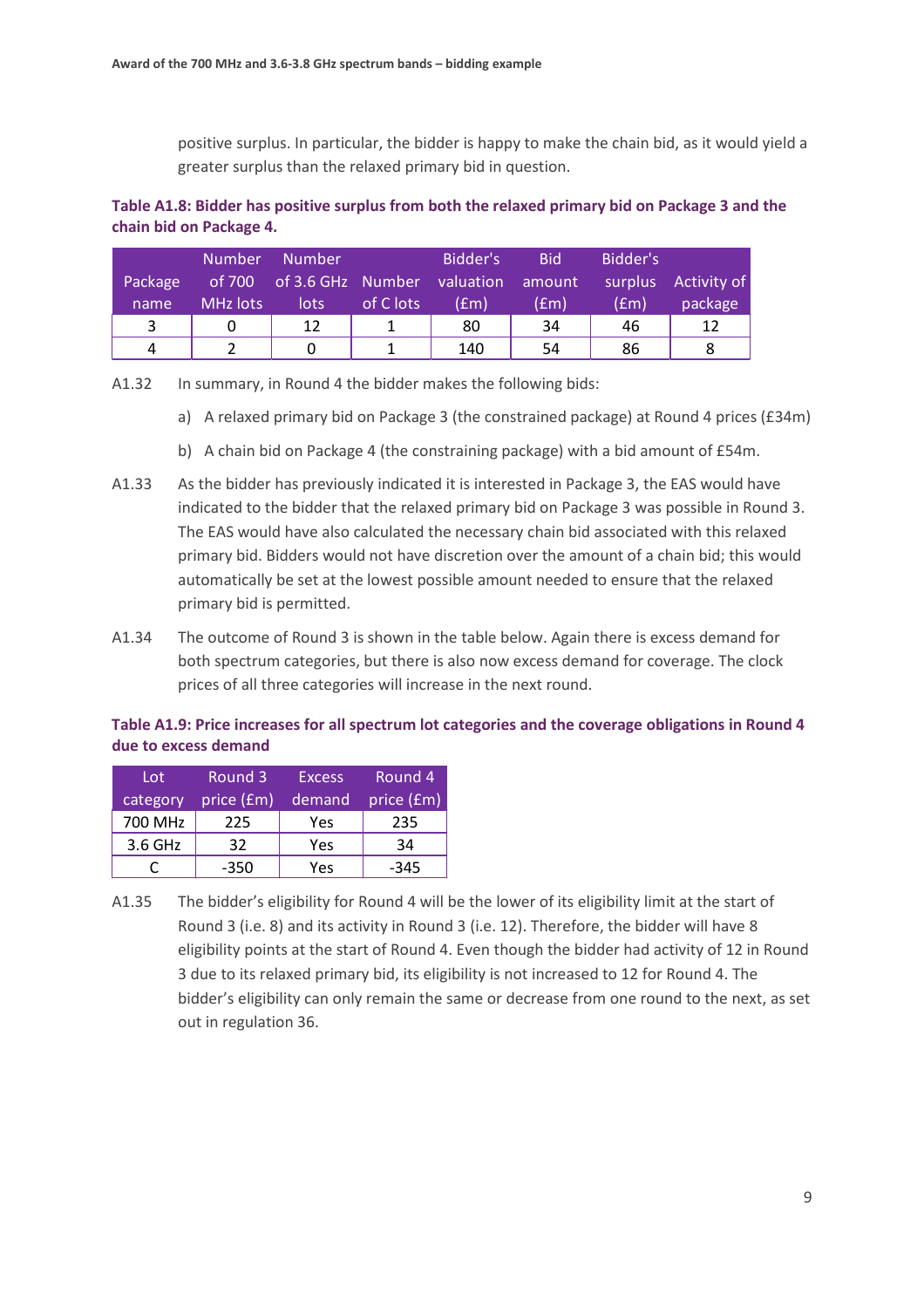# **Round 4 – bidder submits another relaxed bid with a chain bid**

|                      |     | Price per lot |        |       | Package 1<br>(0, 12, 0) |       | Package 2<br>(2,0,0) | Package 3<br>(0, 12, 1) |                | Package 4<br>(2,0,1) |     |    | <b>Activity rules</b> |                                          |
|----------------------|-----|---------------|--------|-------|-------------------------|-------|----------------------|-------------------------|----------------|----------------------|-----|----|-----------------------|------------------------------------------|
| Round <sub>700</sub> |     | 3.6           |        | Price | <b>Surplus</b>          | Price | <b>Surplus</b>       | Price                   | <b>Surplus</b> | Price <sup>'</sup>   |     |    |                       | Surplus Eligibility Activity Type of bid |
|                      | 170 | 20            | $-350$ | 240   | 180                     | 340   | 140                  | 0                       | 80             | 0                    | 140 | 12 | 12                    | Standard                                 |
|                      | 190 | 30            | $-350$ | 360   | 60                      | 380   | 100                  | 10                      | 70             | 30                   | 110 | 12 | 8                     | Standard                                 |
| 3                    | 225 | 32            | $-350$ | 384   | 36                      | 450   | 30                   | 34                      | 46             | 100                  | 40  | 8  | 12                    | Relaxed                                  |
| 4                    | 235 | 34            | $-345$ | 408   | 12                      | 470   | 10                   | 63                      | 17             | 125                  | 15  |    | 12                    | Relaxed                                  |

#### **Table A1.10: Highest bidder surplus from Package 3, based on Round 4 prices**

A1.36 In Round 4, Package 3 is still the package that gives the bidder the highest surplus. Since Package 3 requires 12 eligibility points and the bidder only has 8 eligibility points, the bidder is not able to place a standard primary bid on Package 3. However, as before, the bidder may be able to place a relaxed primary bid on Package 3.

- A1.37 To assess this, we check two conditions to ensure that the relaxed primary bid is permitted. As identified before, the last round in which the bidder had enough eligibility points to submit a standard primary bid on Package 3 was Round 2, where the bidder had 12 eligibility points and could have bid on Package 3, but chose instead to bid on Package 4, which has 8 eligibility points. Therefore, as for the previous round, Package 3 is the 'constrained' package and Package 4 is the 'constraining' package.
- A1.38 For a relaxed primary bid for Package 3 to be allowed in Round 4, the first condition is that the difference between the round price of the constrained Package 3 and the round price for the constraining Package 4 in Round 4 must not exceed that in Round 2.
	- In Round 2, the round price of Package 3 was £10m and the round price of Package 4 was £30m. The difference in round prices was -£20m.
	- In Round 4, the round price of Package 3 is £63m and the round price of Package 4 is £125m. The difference in round prices is -£62m.
	- Since -£62m is less then -£20m, the condition is satisfied. Submitting a primary bid for Package 3 in Round 4 and a primary bid for Package 4 in Round 2 is consistent with the bidder's expressed preferences.
- A1.39 The second condition is that the difference between the round price of Package 3 in Round 4 and the highest bid amount submitted for Package 4 must not exceed the difference in the round price of the two Packages in Round 2. We first check if this is satisfied with the bids submitted by the bidder so far:
	- In Round 4, the round price of Package 3 is £63m.
	- The highest bid amount submitted for Package 4 so far is £53m, which was submitted in Round 3 as a chain bid.
	- The difference between these two amounts is £10m.
	- In Round 2, the round price of Package 3 was £10m and the price of Package 4 was £30m. The difference in price was -£20m
	- Since £10m is greater than -£20m, the condition is not satisfied.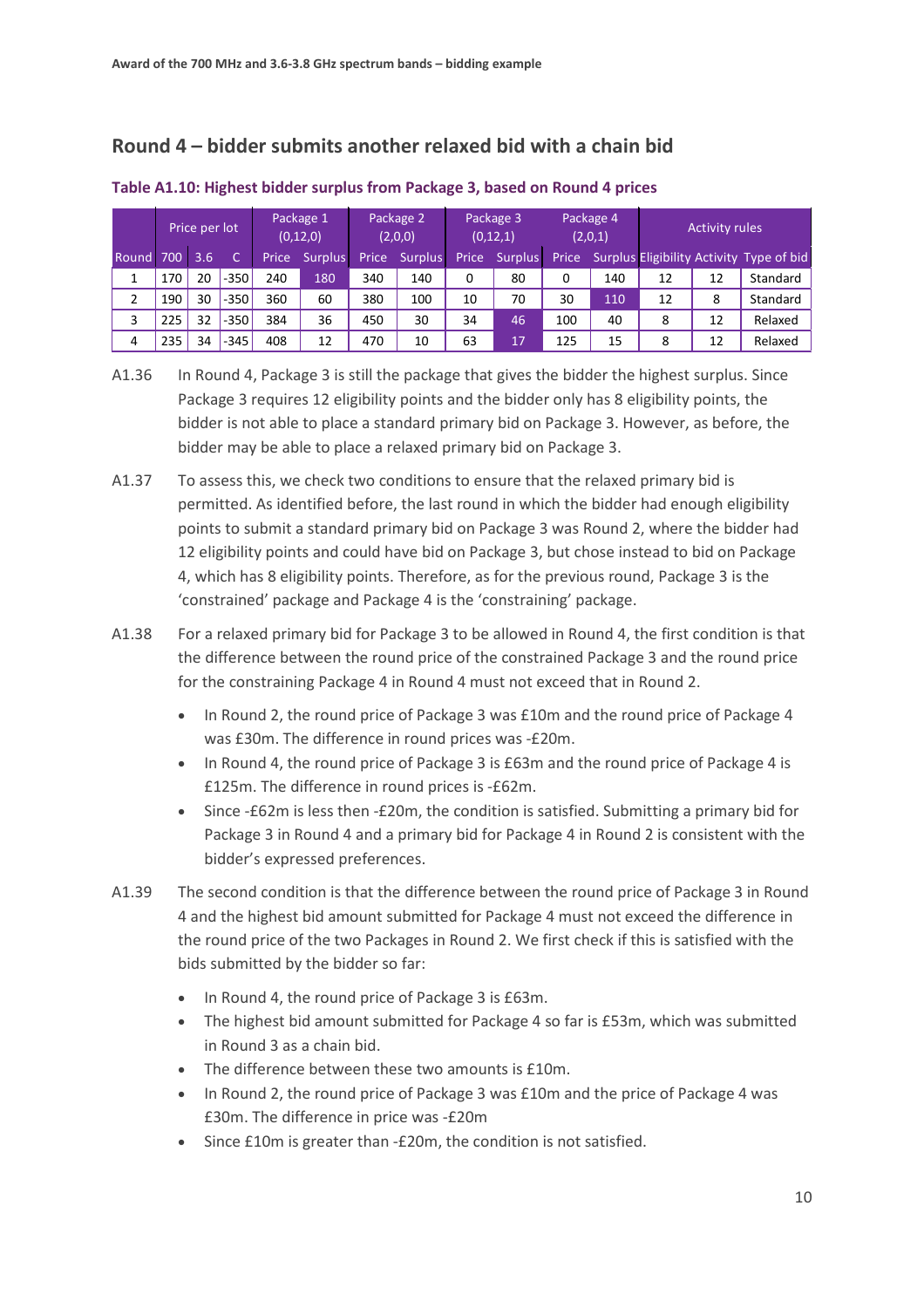- A1.40 We now check whether the bidder could submit a chain bid for Package 4 to satisfy this second condition (chain bids in primary bid rounds are described in regulations 40-43 in the draft regulations). The chain bid on Package 4 needs to be at the lowest amount that is sufficient to satisfy the second condition. In this case, the chain bid on Package 4 needs to be £83m. This is the round price of Package 3 in round 4 (£63m) minus the difference in round prices between Package 3 and Package 4 in Round 2 (-£20m). We also need to check whether this chain bid would be allowed given the current clock prices. The chain bid of £83m is smaller than the round price of Package 4 in the current round, which is £165m. As this is satisfied, the chain bid is allowed.
- A1.41 Since there have been no further eligibility reducing rounds, there is no possibility of further chain bids being required.
- A1.42 Therefore, to be permitted to make the relaxed primary bid of £63m for Package 3 in Round 4, the bidder needs to also make a chain bid of £83m on Package 4. The table below shows that the bidder is content to make the necessary relaxed primary bid and chain bid, given that both packages would yield a positive surplus. As before, the bidder is happy to make the chain bid, given that it would yield a greater surplus than the relaxed primary bid in question.

### **Table A1.11: Bidder has positive surplus from both the relaxed primary bid on Package 3 and the chain bid on Package 4.**

|         | <b>Number</b> | <b>Number</b>                             |           | Bidder's | <b>Bid</b>         | Bidder's           |             |
|---------|---------------|-------------------------------------------|-----------|----------|--------------------|--------------------|-------------|
| Package |               | of 700 of 3.6 GHz Number valuation amount |           |          |                    | surplus            | Activity of |
| name    | MHz lots      | lots:                                     | of C lots | (£m)     | (f <sub>em</sub> ) | (f <sub>rm</sub> ) | package     |
| 3       | 0             | 12                                        |           | 80       | 63                 | 17                 | 12          |
| 4       |               |                                           |           | 140      | 83                 | 57                 |             |

A1.43 In summary, in Round 4 the bidder makes the following bids:

- a) A relaxed primary bid on Package 3 (the constrained package) at Round 4 prices (£63m)
- b) A chain bid on Package 4 (the constraining package) with bid amount £83m.
- A1.44 The outcome of Round 4 is shown in the table below. There is only excess demand for the 3.6 GHz category.

#### **Table A1.12: Price increases for 3.6 GHz in Round 5 due to excess demand**

| Lot      | Round 4    | <b>Excess</b> | Round 5    |  |
|----------|------------|---------------|------------|--|
| category | price (£m) | demand        | price (£m) |  |
| 700 MHz  | 235        | No            | 235        |  |
| 3.6 GHz  | 34         | Yes           | 36         |  |
|          | $-345$     | N٥            | $-345$     |  |

A1.45 The bidder would start Round 5 with eligibility of 8, which is the lower of its eligibility limit at the start of Round 4 (i.e. 8) and its activity in Round 4 (i.e. 12).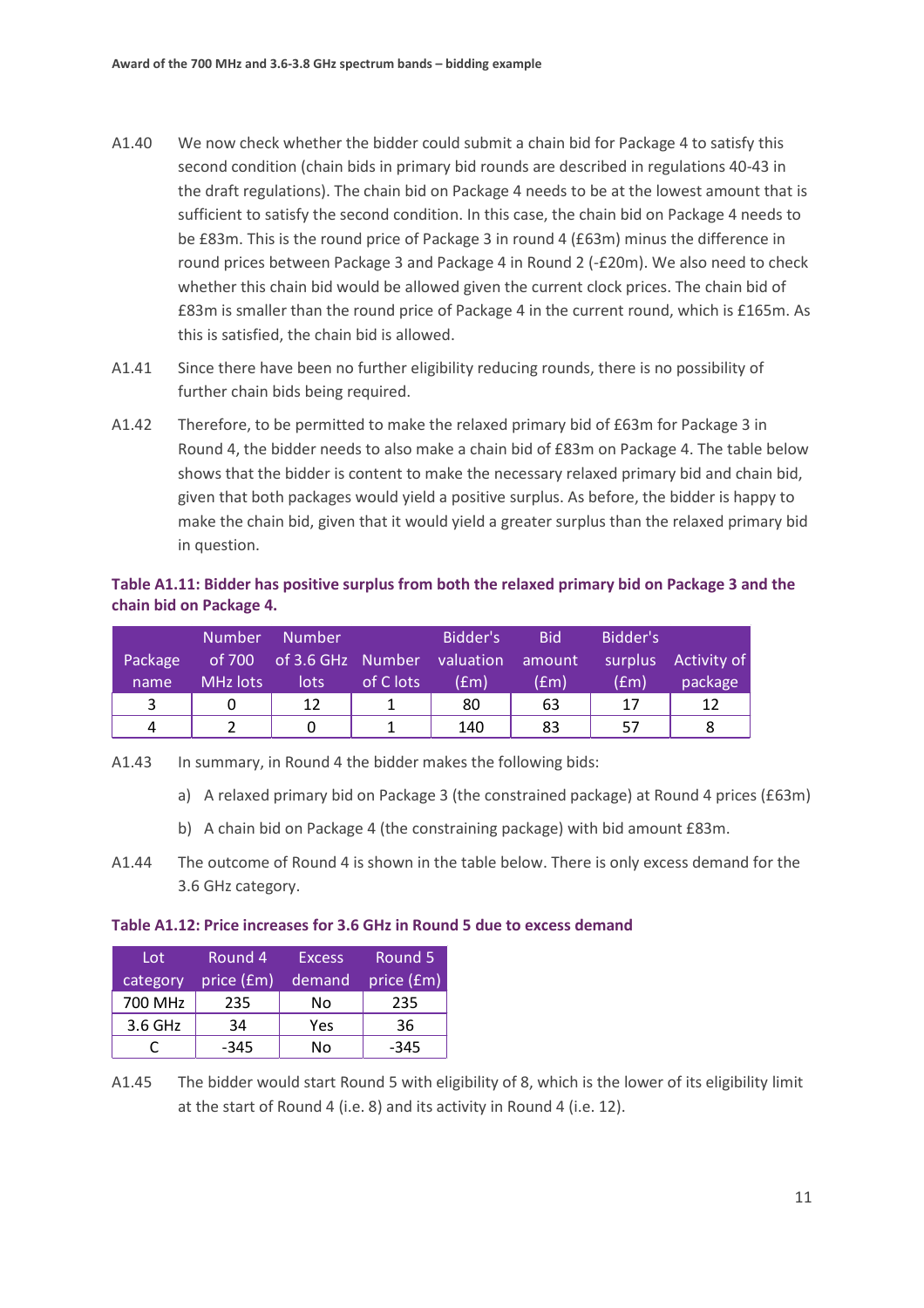# **Round 5 – bidder submits a standard bid**

|              | Price per lot |     |        | Package 1<br>(0, 12, 0) |         | Package 2<br>(2,0,0) |                | Package 3<br>(0, 12, 1) |                | Package 4<br>(2,0,1) |     | <b>Activity rules</b> |    |                                          |
|--------------|---------------|-----|--------|-------------------------|---------|----------------------|----------------|-------------------------|----------------|----------------------|-----|-----------------------|----|------------------------------------------|
| <b>Round</b> | 700           | 3.6 |        | Price                   | Surplus | Price                | <b>Surplus</b> | Price                   | <b>Surplus</b> | Price                |     |                       |    | Surplus Eligibility Activity Type of bid |
|              | 170           | 20  | $-350$ | 240                     | 180     | 340                  | 140            | 0                       | 80             | 0                    | 140 | 12                    | 12 | Standard                                 |
| 2            | 190           | 30  | $-350$ | 360                     | 60      | 380                  | 100            | 10                      | 70             | 30                   | 110 | 12                    | 8  | Standard                                 |
| 3            | 225           | 32  | $-350$ | 384                     | 36      | 450                  | 30             | 34                      | 46             | 100                  | 40  | 8                     | 12 | Relaxed                                  |
| 4            | 235           | 34  | $-345$ | 408                     | 12      | 470                  | 10             | 63                      | 17             | 125                  | 15  | 8                     | 12 | Relaxed                                  |
| 5            | 235           | 36  | $-345$ | 432                     | $-12$   | 470                  | 10             | 87                      | $-7$           | 125                  | 15  | 8                     | 8  | Standard                                 |

#### **Table A1.13: Highest bidder surplus from Package 4, based on Round 5 prices**

- A1.46 In Round 5, the price of 3.6 GHz lots increases, causing 700 MHz lots to be relatively more profitable for the bidder. The bidder obtains the most surplus by bidding again on Package 4. Package 4 requires 8 eligibility points and the bidder started the round with 8 eligibility points. The bidder would therefore be allowed to place a standard primary bid on Package 4.
- A1.47 The bidder places a bid of £125m on Package 4 in Round 5.
- A1.48 The outcome of Round 5 is shown in the table below. Since there is no excess demand in any category, Round 5 is the final primary bid round. The auction therefore moves to the next stage, which is the supplementary bids round.

### **Table A1.14: No excess demand in any lot category**

| Lot      | <b>Round 5</b> | <b>Excess</b> |  |  |
|----------|----------------|---------------|--|--|
| category | price (£m)     | demand        |  |  |
| 700 MHz  | 235            | No            |  |  |
| 3.6 GHz  | 36             | No            |  |  |
|          | $-345$         | N٥            |  |  |

# **Supplementary bids round**

- A1.49 In the draft regulations, the regulations governing the rules in the supplementary round are 44-58. After the end of the clock rounds there is a supplementary bids round in which bidders would be able to:
	- increase the bid amount for any non-zero packages bid on during the clock rounds; and
	- add additional packages with corresponding bid amounts.
- A1.50 All bids, including standard primary bids, relaxed primary bids and chain bids, are binding. This means that every package bid for in the clock rounds is submitted as supplementary bids at the highest bid amount specified for that package in either the clock rounds or the supplementary bids round. The EAS would automatically add these packages to the bidder's list of supplementary bids.
- A1.51 The package bid for in the final clock round (the 'final clock package') is not subject to a final price cap. The bidder could increase the bid amount for the final clock package by any amount, unless its final clock round bid is a zero bid. If the bidder made a relaxed primary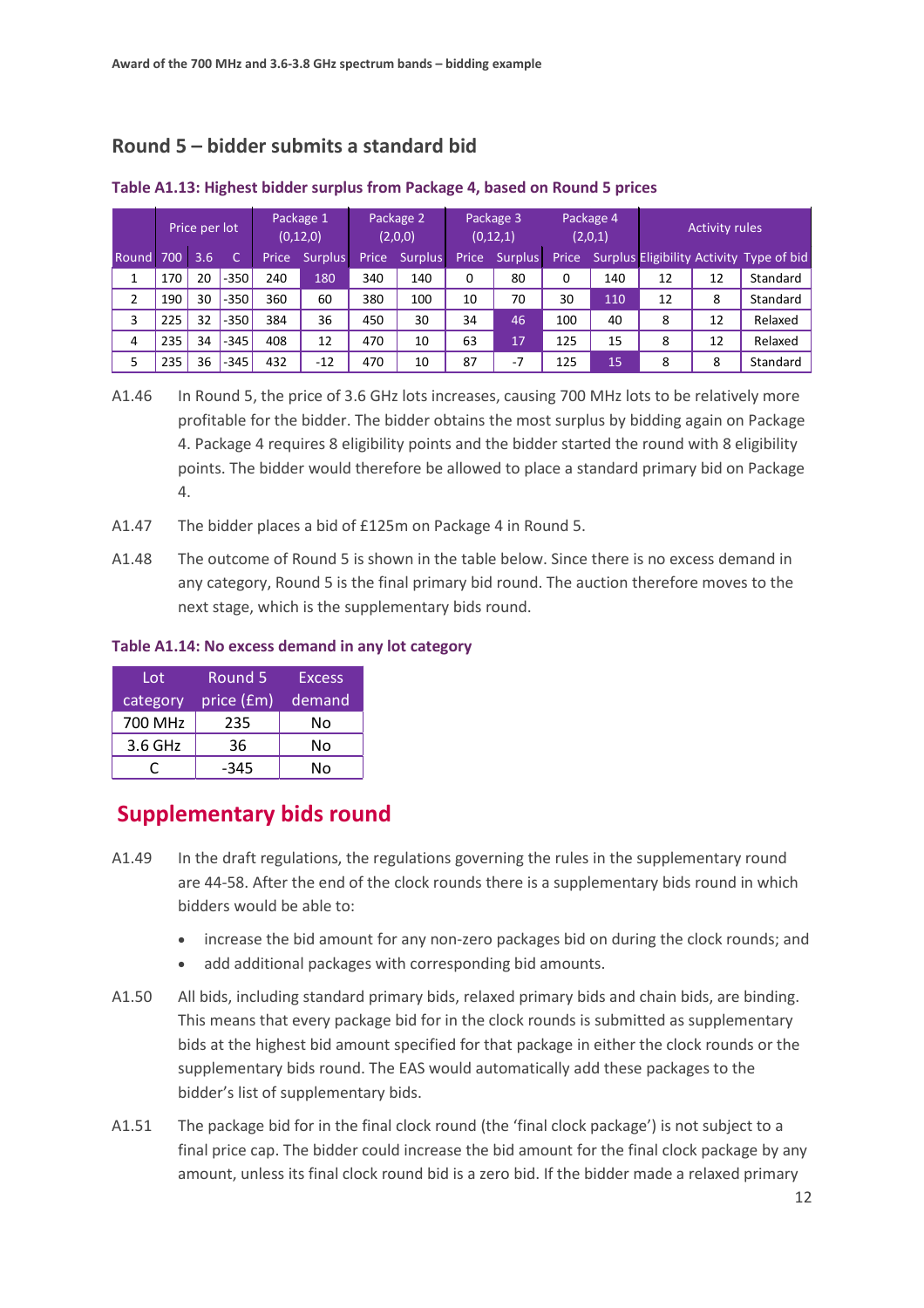bid for its final clock package, then it will be subject to a relative cap and it may also be necessary to increase bid amounts for a constraining package as well (and possibly other packages that constrain that constraining package). We give an example of this specific situation below.

- A1.52 Supplementary bids for all other packages are subject to caps on the bid amount. All supplementary bids, other than for the final clock package, are subject to a final price cap. The final price cap is referred to in the draft regulations as the 'supplementary cap rule' and is described in reglation 50. Additionally, all supplementary bids for packages with eligibility larger than the bidder's eligibility at the start of the final primary bid round are subject to relative caps; which are described in the draft regulations from regulation 51 to 57.
- A1.53 This section demonstrates the supplementary bid cap rules under three different scenarios, using variants of the example of the primary bid rounds above:
	- i) Case 1: the primary bid round history is exactly as set out in the example above, where the bidder's final clock round bid is a standard primary bid (i.e. bid is within its eligibility and non-zero).
	- ii) Case 2: the primary bid rounds ended after Round 4, so that the bidder's final clock round was a relaxed primary bid.
	- iii) Case 3: we assume an additional round in which the bidder submitted a zero bid.
- A1.54 In all three variants, we assume the bidder's valuations to be the same as above. For ease, we show these valuations again below:

| Package<br>name | <b>Number</b><br>of 700 | <b>Number</b><br>of $3.6$<br>MHz lots GHz lots | of C lots | Bidder's<br>(fm) | Number valuation Activity of<br>package |
|-----------------|-------------------------|------------------------------------------------|-----------|------------------|-----------------------------------------|
| 1               |                         | 12                                             |           | 420              | 12                                      |
| っ               |                         |                                                |           | 480              |                                         |
| 3               |                         | 12                                             |           | 80               | 12                                      |
|                 |                         |                                                |           | 140              |                                         |

**Table A1.15: Valuations for the 4 packages a bidder is interested in**

A1.55 In each case, the bidder has been able to place supplementary bids at its valuation for all the packages that it is interested in. This is because the bidder's valuations did not change during the course of the bidding and the bidder bid consistently with its valuations in every clock round.

## **Case 1: Final primary bid is a standard bid**

A1.56 The bidder submitted the following set of bids during the primary bid rounds.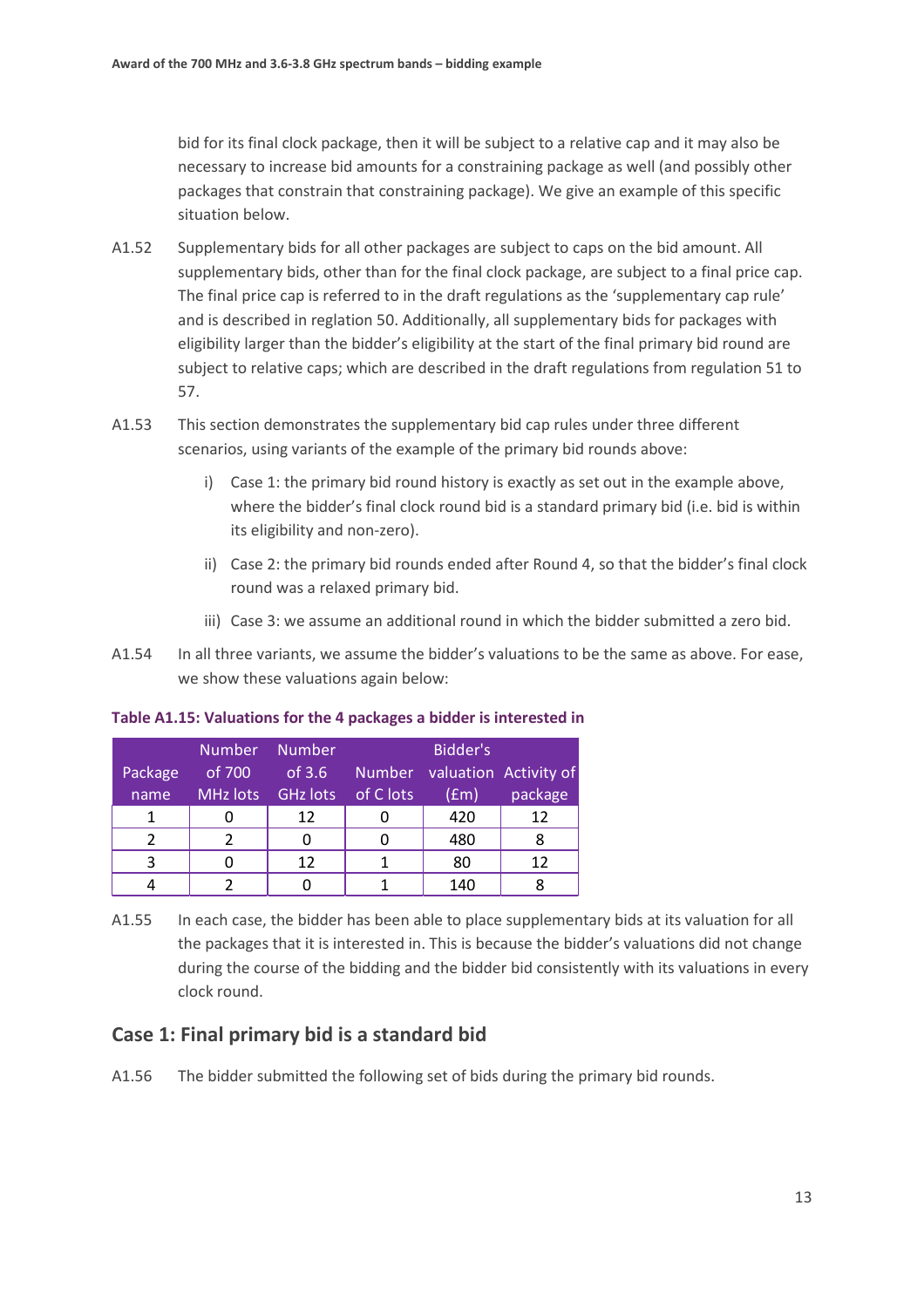| Round          | Package | <b>Bid amount</b><br>$(\text{fm})$ | Type of<br>bid |  |
|----------------|---------|------------------------------------|----------------|--|
| 1              | 1       | 240                                | Standard       |  |
| $\overline{2}$ | 4       | 30                                 | Standard       |  |
| 3              | 3       | 34                                 | Relaxed        |  |
| 3              | 4       | 54                                 | Chain          |  |
| 4              | 3       | 63                                 | Relaxed        |  |
| 4              | 4       | 83                                 | Chain          |  |
| 5              |         | 125                                | Standard       |  |

#### **Table A1.16: All bids submitted in the clock rounds**

A1.57 Since we are only interested in the highest bid for each package, these bids can be collapsed down to those in the table below.

| <b>Round</b> | Package | <b>Bid amount</b><br>(fm) | Type of<br>bid |
|--------------|---------|---------------------------|----------------|
|              |         | 240                       | Standard       |
|              |         | 63                        | Relaxed        |
|              |         | 125                       | Standard       |

#### **Table A1.17: Highest bid on each package submitted in the clock rounds**

- A1.58 These bids will be automatically submitted in the supplementary bids round, unless higher bids for the respective packages are submitted during the supplementary bids round.
- A1.59 We assume that the bidder wishes to maximise its chances of winning a package and, were it able to win different packages, to win the package that maximises its surplus. In order to do this, the bidder wishes to submit bids on each of the packages it is interested in at its valuation or, if that is not possible, as close to its valuation as possible.
- A1.60 For the final clock package (Package 4) there are no restrictions imposed by the final price cap. Package 4 also has no relative cap restrictions as the bidder had enough eligibility in the round to place a standard primary bid. The bidder may therefore submit any bid amount for Package 4, as long as it is greater than its previous highest bid of £125m. The bidder is therefore able to bid its value of £140m for Package 4, raising its final clock package bid by £15m.

#### **Final price cap**

- A1.61 For all packages other than Package 4, there are restrictions on the bid amount due to the final price cap. The final price cap restricts a bid to the final round price of that package, plus the amount by which the final clock package had been raised in the supplementary bids round relative to its price in the final clock round. The final price cap sets the following limits:
	- **Package 1**: £432m (final clock round price) + £15m (amount final clock package was raised by in a supplementary bid) = £447m
	- **Package 2**: £470m + £15m = £485m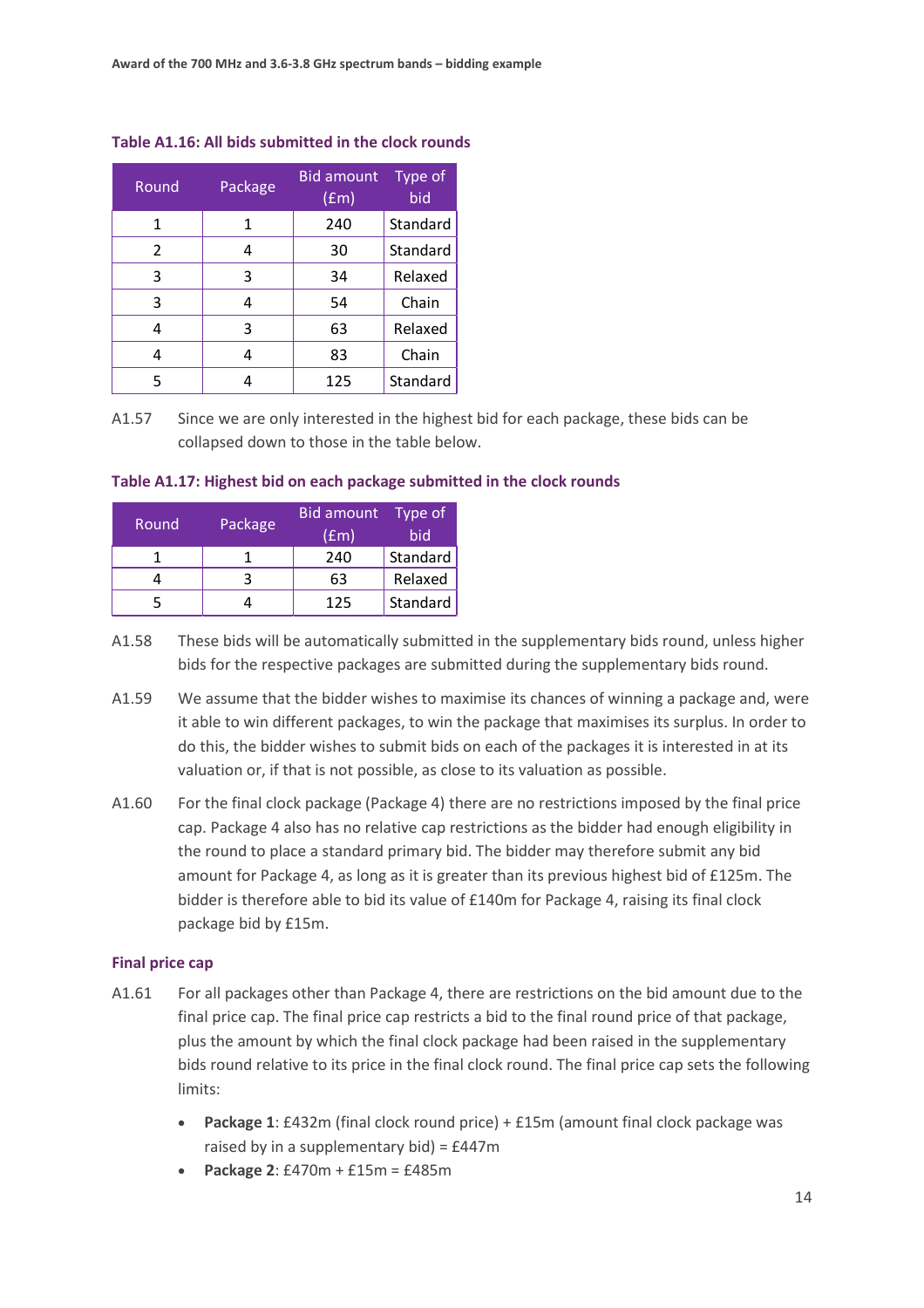• **Package 3:** £87m + £15m = £102m

#### **Relative cap**

- A1.62 The relative cap ensures that bids made in the supplementary bids round reflect the preferences a bidder expressed in the primary bid rounds. Relative caps only apply to packages which have higher eligibility associated with them than the bidders' eligibility limit at the start of the final clock round.
- A1.63 There may therefore be a relative cap on Packages 1, 2 and 3. We examine them in increasing order of eligibility as there may be relative caps that link the packages together. This means it may be necessary to raise the bid amount of lower eligibility packages, which are the constraining packages, in order to be able to raise the bid amount of larger constrained packages. We therefore consider Package 2 next, which has 8 eligibility points.
- A1.64 Package 2 has the same number of eligibility points as the final clock package; it therefore does not have a relative cap, and the only constraint on the amount the bidder can bid on Package 2 is therefore the final price cap. The bidder has a valuation of £480m for Package 2, which is below the final price cap of £485m. The bidder can therefore bid its valuation of £480m for Package 2.
- <span id="page-14-1"></span>A1.65 Package 3 has a higher number of eligibility points than the final clock package; it is therefore subject to a relative cap on its bid amount. In order to calculate the relative cap restriction, we need to identify the last round in which the bidder had sufficient eligibility to submit a standard primary bid for Package 3, which was Round 2. In Round 2 the bidder chose to submit a primary bid on Package 4, which is the relevant constraining package. The relative cap ensures that the bidder maintains the relative preference it expressed for Package 4 over Package 3 at Round 2 prices. The relative cap for Package 3 is therefore:
	- The highest bid submitted for Package 4 (the constraining package), which is £140m submitted in the supplementary bids round (see above); plus
	- The round price difference between Package 3 (the constrained package) and Package 4 (the constraining package) in Round 2 (£10m - £30m = -£20m).
- A1.66 This imposes the relative cap of £120m on Package 3, which is less binding than the final price cap of £102m. The bidder is therefore able to bid at its valuation for Package 3 as this is £80m (i.e. it satisfies both the final price cap and the relative cap).
- <span id="page-14-0"></span>A1.67 Package 1 has a higher number of eligibility points than the final clock package; it therefore is also subject to a relative cap. To calculate the relative cap restriction, we identify the last round in which the bidder could have submitted a standard primary bid on Package 1, which is Round 2. In Round 2 the bidder chose to bid on Package 4, so this is the constraining package. The relative cap ensures that the bidder maintains the relative preference it expressed for Package 4 over Package 1 at Round 2 prices. The relative cap for Package 1 is therefore:
	- The highest bid submitted for Package 4, which is £140m submitted in the supplementary bids round (see above); plus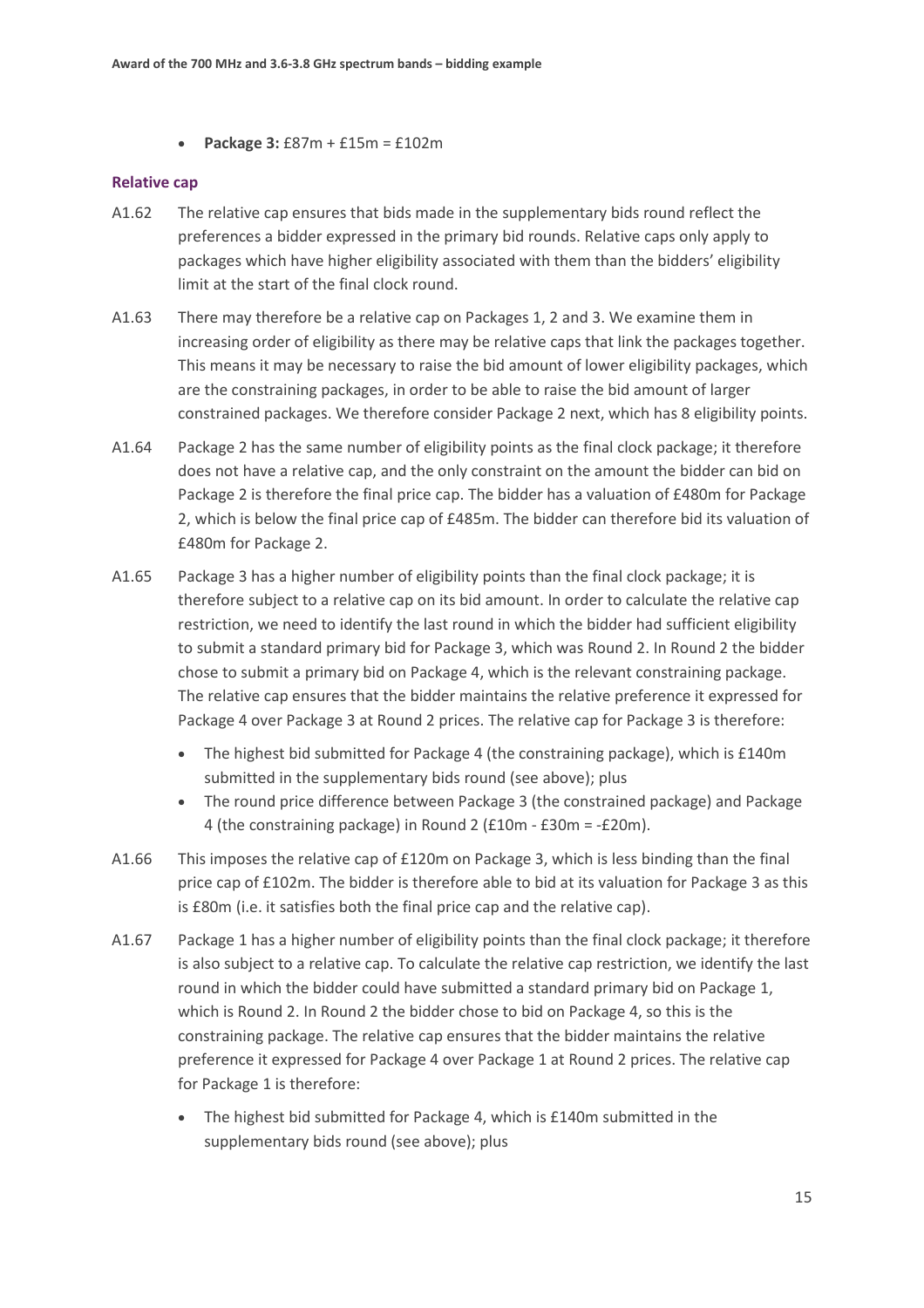- The difference between the price of Package 1 and the price of Package 4 in Round 2  $(E360m - E30m = E330m)$ .
- A1.68 This imposes the relative cap of £470m on Package 1, which is less binding than the final price cap of £447m. The bidder is able to submit its valuation for Package 1 as this is £420m.

#### **Summary of supplementary bids**

A1.69 The table below summarises the bids made in the supplementary Bids Round and the applicable caps for the first variant.

#### **Table A1.18: Summary of the final price cap, relative cap and bid amount on each package**

|         | Number of Number of |             |                                                |                      |         |               |  |  |  |  |  |
|---------|---------------------|-------------|------------------------------------------------|----------------------|---------|---------------|--|--|--|--|--|
| Package |                     |             | 700 MHz 3.6 GHz Number of Final Price Relative |                      |         | amount        |  |  |  |  |  |
| name    | lots                | <b>lots</b> | C lots                                         | $\overline{Cap(Fm)}$ | Cap(fm) | $(\text{fm})$ |  |  |  |  |  |
|         |                     | 12          |                                                | 447                  | 470     | 420           |  |  |  |  |  |
|         |                     |             |                                                | 485                  |         | 480           |  |  |  |  |  |
| ີ       |                     | 12          |                                                | 102                  | 120     | 80            |  |  |  |  |  |
|         |                     |             |                                                |                      |         | 140           |  |  |  |  |  |

## **Case 2: Final primary bid is a relaxed primary bid**

- A1.70 In this variation, we imagine that the clock rounds had been different. In particular, that the primary bid rounds had ended after round 4 due to no excess demand, instead of round 5. We do this to examine the situation where a relaxed primary bid was placed in the final clock round, which causes there to be a relative cap on the final clock round package.
- A1.71 Below is a table that shows the bidding until the end of Round 4, excluding chain bids.

|       | Price per lot |     |        | Package 1<br>Package 2<br>(0, 12, 0)<br>(2,0,0) |         |       | Package 3<br>(0, 12, 1) |                    | Package 4<br>(2,0,1) |       | <b>Activity rules</b> |    |    |                                          |
|-------|---------------|-----|--------|-------------------------------------------------|---------|-------|-------------------------|--------------------|----------------------|-------|-----------------------|----|----|------------------------------------------|
| Round | 700           | 3.6 |        | Price                                           | Surplus | Price | Surplus                 | Price <sup>'</sup> | <b>Surplus</b>       | Price |                       |    |    | Surplus Eligibility Activity Type of bid |
|       | 170           | 20  | $-350$ | 240                                             | 180     | 340   | 140                     | 0                  | 80                   | 0     | 140                   | 12 | 12 | Standard                                 |
| 2     | 190           | 30  | $-350$ | 360                                             | 60      | 380   | 100                     | 10                 | 70                   | 30    | 110                   | 12 | 8  | Standard                                 |
| 3     | 225           | 32  | $-350$ | 384                                             | 36      | 450   | 30                      | 34                 | 46                   | 100   | 40                    | 8  | 12 | Relaxed                                  |
| 4     | 235           | 34  | $-345$ | 408                                             | 12      | 470   | 10                      | 63                 | 17                   | 125   | 15                    | 8  | 12 | Relaxed                                  |

#### **Table A1.19: Bid history of the clock rounds for Case 2**

A1.72 The bidder's highest bids on each of its packages in the clock rounds are detailed below.

#### **Table A1.20: Highest bid on each package submitted in the clock rounds**

| Round, | Package | <b>Bid amount</b><br>(fm) | Type of<br>bid |
|--------|---------|---------------------------|----------------|
|        |         | 240                       | Standard       |
|        |         | 63                        | Relaxed        |
|        |         | 83                        | Chain          |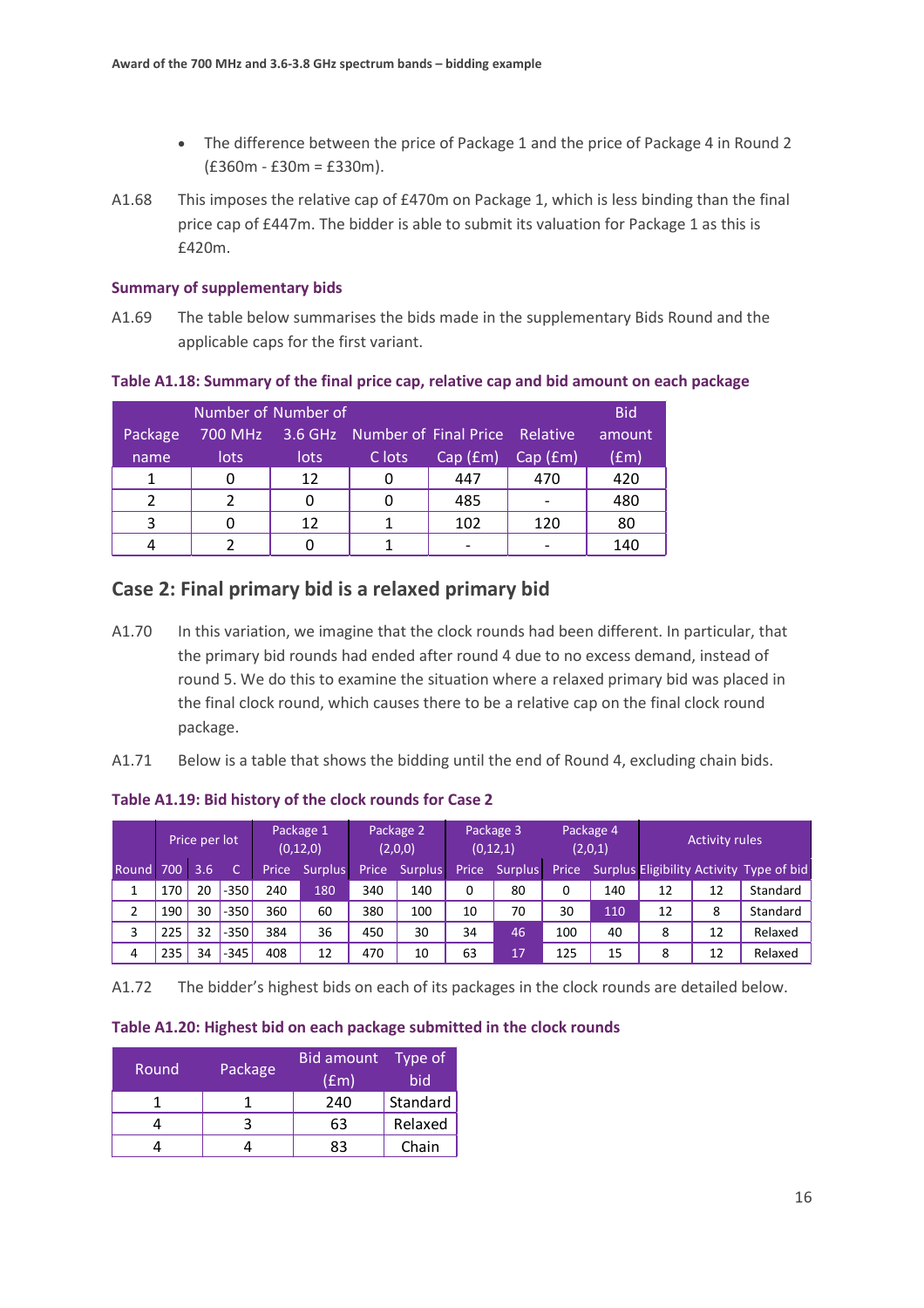A1.73 The bidder wishes to raise its bids on each of these packages to its valuation for each package. The bidder also wishes to bid on Package 2, for which it did not submit any bids during the primary bids rounds. Below we examine whether this is possible, given the final price cap and the relative caps.

#### **Final price cap**

- A1.74 The final price cap applies to each package other than the final clock package (i.e. Package 3). As in the first variant set out above, the final price cap restricts bids to the final round price of that package, plus the amount by which the final clock package is raised. This would impose the following caps on the packages, where Z is the amount by which the final clock package is raised:
	- £408m + £Zm on Package 1
	- £470m + £Zm on Package 2
	- £125m + £Zm on Package 4

#### **Relative cap**

- A1.75 We examine the packages in order of increasing eligibility. The packages with the lowest eligibility are Packages 2 and 4, which require 8 eligibility points. Since the bidder had enough eligibility points to bid on these packages in the final clock round, there are no relative caps on these packages. The bidder has a valuation of £480m for Package 2 and £140m for Package 4. The bidder is therefore unable to place bids on these packages at their valuations unless it raises its final clock package by a sufficient amount – at least £10m to be able to bid at valuation on Package 2 and at least £15m to bid at valuation on Package 4.
- A1.76 Next, we examine whether the bidder can put in a bid of £80m on Package 3, which is its valuation for that package. Since Package 3 was the final primary bid, there is no final price cap restriction on Package 3. However, because Package 3 requires more eligibility points than the bidder had at the start of the final clock round, Package 3 is subject to a relative cap.
- A1.77 In order to calculate the relative cap, we identify the last round in which the bidder had enough eligibility points to submit a standard primary bid on Package 3, which is Round 2. In Round 2 the bidder chose to bid on Package 4, which is therefore the constraining package. The relative cap ensures that the bidder maintains the relative preference it expressed for Package 4 over Package 3 at Round 2 prices. The relative cap for Package 3 is therefore:
	- The highest bid submitted for the constraining Package 4, which is £83m submitted in the Round 4 as a chain bid; plus
	- The difference between the round prices of Package 3 (the constrained package) and Package 4 (the constraining package) in Round 2 (£10m - £30m = -£20m).
- A1.78 This means that the relative cap on Package 3 is currently £63m, which would not allow a bid of £80m for Package 3. The bidder would have to raise its bid for Package 4 by at least £17m in order to be able to increase its bid on Package 3 by £17m to £80m.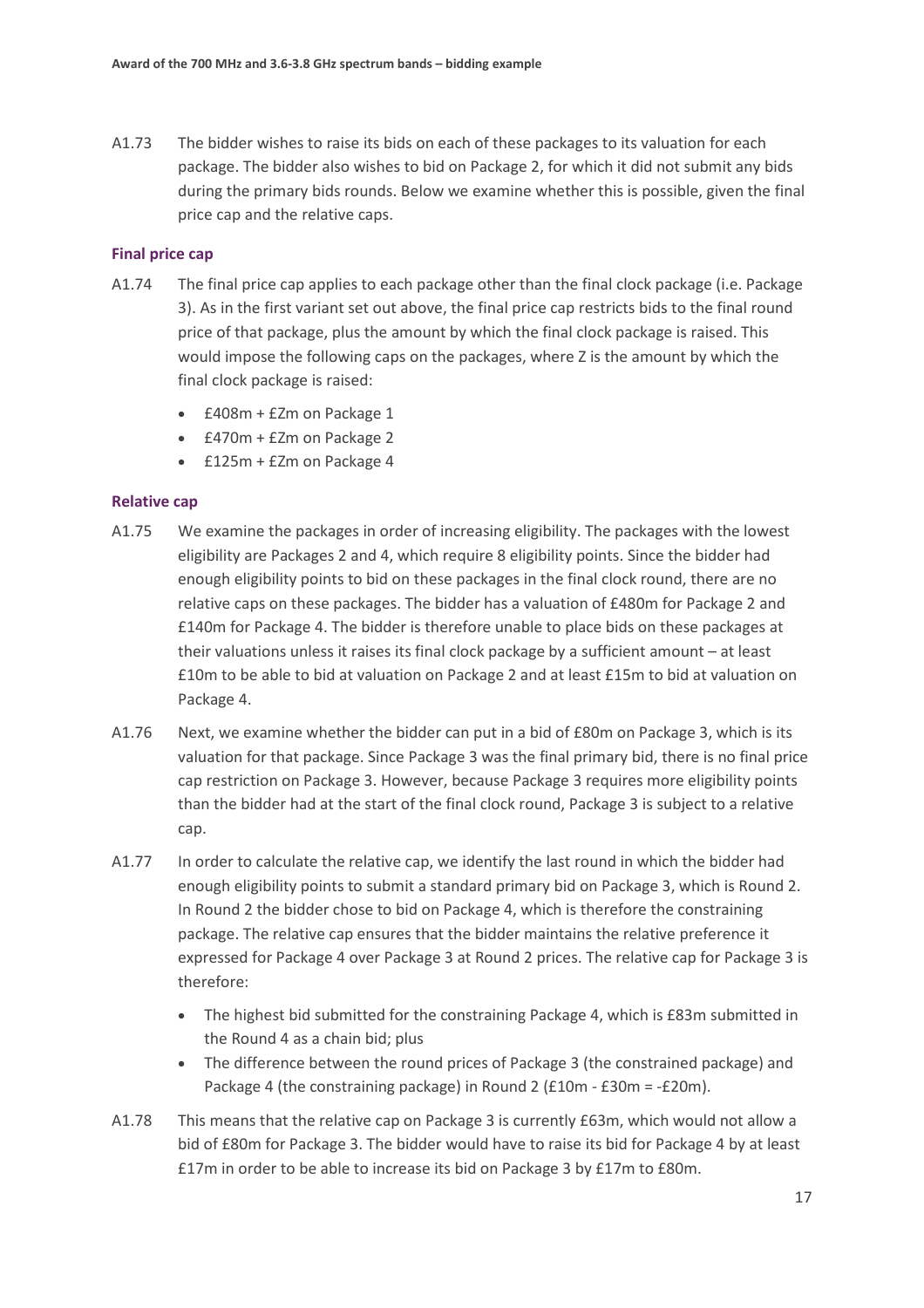#### **Interactions between the final price cap and the relative cap**

- A1.79 The bidder therefore has a restriction on Package 3 that depends on Package 4, and vice versa. The bidder would like to increase its bid on:
	- Package 3 by £17m to £80m, but requires Package 4 to be raised by at least £17m
	- Package 4 by £57m to £140m, but requires Package 3 to be raised by at least £15m
- A1.80 The bidder is therefore able to submit its preferred bids on Packages 3 and 4, which will satisfy the restriction on each of the packages. The bidder therefore submits bids of £80m on Package 3 and £140m on Package 4.
- A1.81 The restriction on Package 2 is just the final price cap. The bidder is also able to submit its preferred bid of £480m on Package 2, since the bid on the final clock package (Package 3) was raised by £17m. The final price cap on Package 2 was less restrictive, at £487m.
- A1.82 Both the final price cap and a relative cap apply to Package 1. The final price cap for Package 1 is £425m. Package 1 requires a higher number of eligibility points than the bidder has at the start of the final clock round. This results in a relative cap of £470m on Package 1 (the calculation is the same as case 1 paragraph [A1.63\)](#page-14-0), which is less binding than the final price cap of £425m. The bidder is able to submit its valuation for Package 3, as this is £420m.

#### **Summary of supplementary bids**

A1.83 The table below summarises the bids and caps that were applicable in the supplementary bids round.

| Number of Number of |      |             |                                                |            |         |        |  |  |  |  |
|---------------------|------|-------------|------------------------------------------------|------------|---------|--------|--|--|--|--|
| Package             |      |             | 700 MHz 3.6 GHz Number of Final Price Relative |            |         | amount |  |  |  |  |
| name                | lots | <b>lots</b> | C lots                                         | (Cap (fm)) | Cap(fm) | (fem)  |  |  |  |  |
|                     |      | 12          |                                                | 425        | 470     | 420    |  |  |  |  |
|                     |      |             |                                                | 487        |         | 480    |  |  |  |  |
| ર                   |      | 12          |                                                |            | 120     | 80     |  |  |  |  |
|                     |      |             |                                                | 142        |         | 140    |  |  |  |  |

#### **Table A1.21: Summary of the final price cap, relative cap and bid amount on each package**

## **Case 3: Final clock round bid is a zero-bid**

- A1.84 In our third variant, instead of the clock rounds ending with Round 5, there is a further clock round where the bidder submits a zero bid. This is to show how there would be a final price cap on every package that would limit the bid amount to the price of each package in the final clock round.
- A1.85 In Round 6, the prices for all the lot categories increases, such that the bidder finds it unprofitable to bid on any package. Below is a table that shows the bidding until the end of Round 6.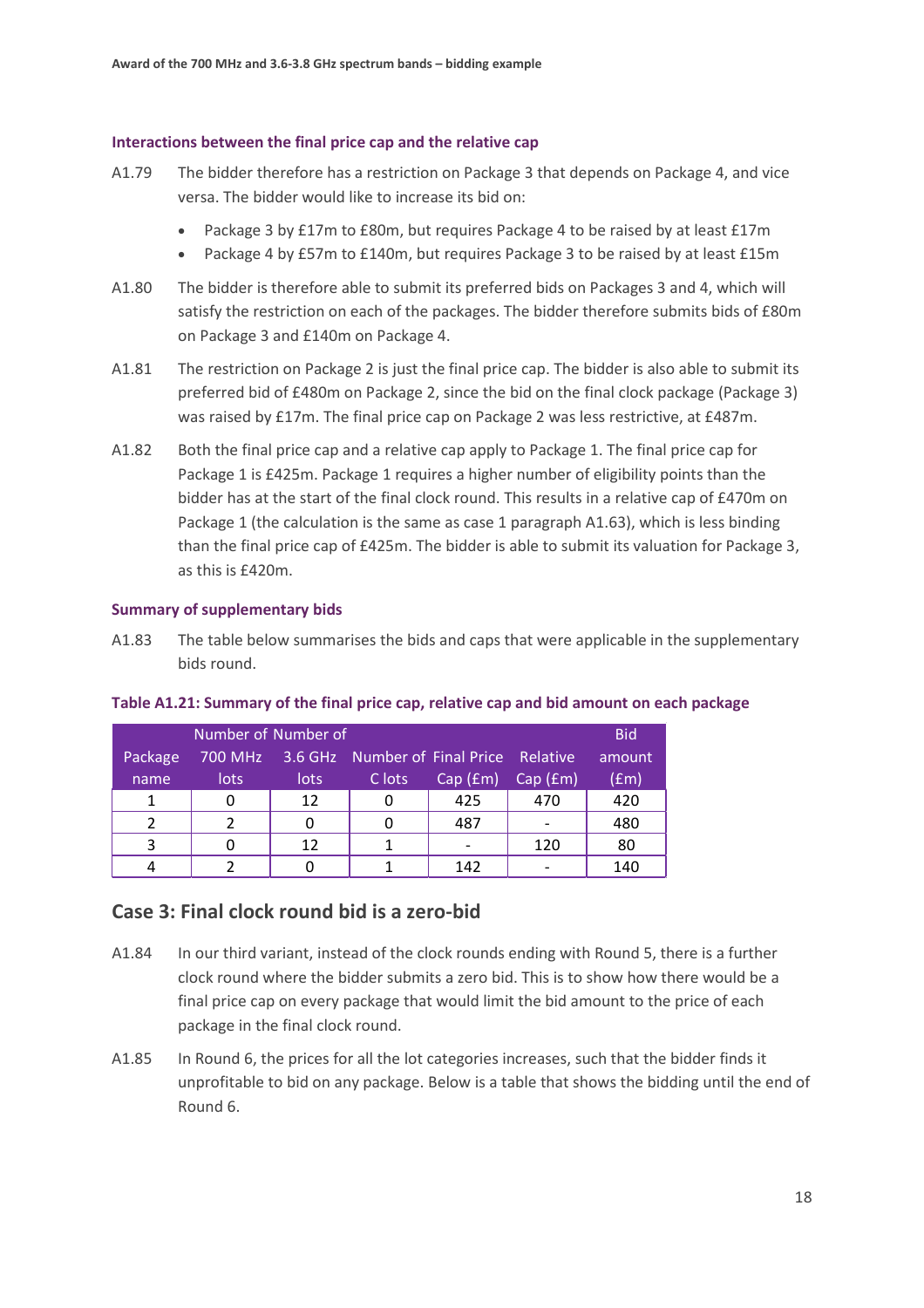|       | Price per lot |     |        | Package 1<br>(0, 12, 0) |         | Package 2<br>(2,0,0) |                | Package 3<br>(0, 12, 1) |                | Package 4<br>(2,0,1) |       | <b>Activity rules</b> |    |                                          |
|-------|---------------|-----|--------|-------------------------|---------|----------------------|----------------|-------------------------|----------------|----------------------|-------|-----------------------|----|------------------------------------------|
| Round | 700           | 3.6 | C      | Price                   | Surplus | Price                | <b>Surplus</b> | Price                   | <b>Surplus</b> | Price                |       |                       |    | Surplus Eligibility Activity Type of bid |
| 1     | 170           | 20  | $-350$ | 240                     | 180     | 340                  | 140            | 0                       | 80             | 0                    | 140   | 12                    | 12 | Standard                                 |
| 2     | 190           | 30  | $-350$ | 360                     | 60      | 380                  | 100            | 10                      | 70             | 30                   | 110   | 12                    | 8  | Standard                                 |
| 3     | 225           | 32  | $-350$ | 384                     | 36      | 450                  | 30             | 34                      | 46             | 100                  | 40    | 8                     | 12 | Relaxed                                  |
| 4     | 235           | 34  | $-345$ | 408                     | 12      | 470                  | 10             | 63                      | 17             | 125                  | 15    | 8                     | 12 | Relaxed                                  |
| 5     | 235           | 36  | $-345$ | 432                     | $-12$   | 470                  | 10             | 87                      | $-7$           | 125                  | 15    | 8                     | 8  | Standard                                 |
| 6     | 250           | 36  | $-335$ | 432                     | $-12$   | 500                  | $-20$          | 97                      | $-17$          | 165                  | $-25$ | 8                     | 0  | Zero bid                                 |

#### **Table A1.22: Bid history of the clock rounds for Case 3**

A1.86 The clock rounds end after Round 6 due to no excess demand and the auction progresses to the supplementary bids round. The bidder's highest bids on each of its packages in the clock rounds are detailed below.

**Table A1.23: Highest bid on each package submitted in the clock rounds**

| 'Round | Package | <b>Bid amount</b><br>(fm) | Type of<br>bid |
|--------|---------|---------------------------|----------------|
|        |         | 240                       | Standard       |
|        |         | 63                        | Relaxed        |
|        |         | 125                       | Standard       |

A1.87 The bidder wishes to raise its bids on each of its packages to its valuation of each package. Below we examine whether this is possible, given the final price cap and the relative caps.

#### **Final price cap**

- A1.88 Since the bidder submitted a zero bid in the final clock round, the final price cap applies to every package the bidder is interested in. The final price cap restricts bids to the final round price of that package, plus the amount by which the final clock price package is raised, which is necessarily £0m in this case as it is not permitted to increase the zero bid. This means that in this case the final price cap restricts the amount the bidder can bid on any package to the round price of that package in the final clock round. It therefore imposes the following final price cap restrictions:
	- £432m on Package 1
	- £500m on Package 2
	- £97m on Package 3
	- £165m on Package 4

#### **Relative cap**

- A1.89 As the bidder had enough eligibility points to submit a standard primary bid on Packages 2 and 4 at the start of the final clock round, there is therefore no relative cap restriction on these packages. The bidder is able to submit bids of £480m on Package 2 and £140m on Package 4, given that these bid amounts are below the final price cap restrictions.
- A1.90 Package 3 requires a higher number of eligibility points than the bidder has at the start of the final clock round. This results in a relative cap of £120m on Package 3 (the calculation is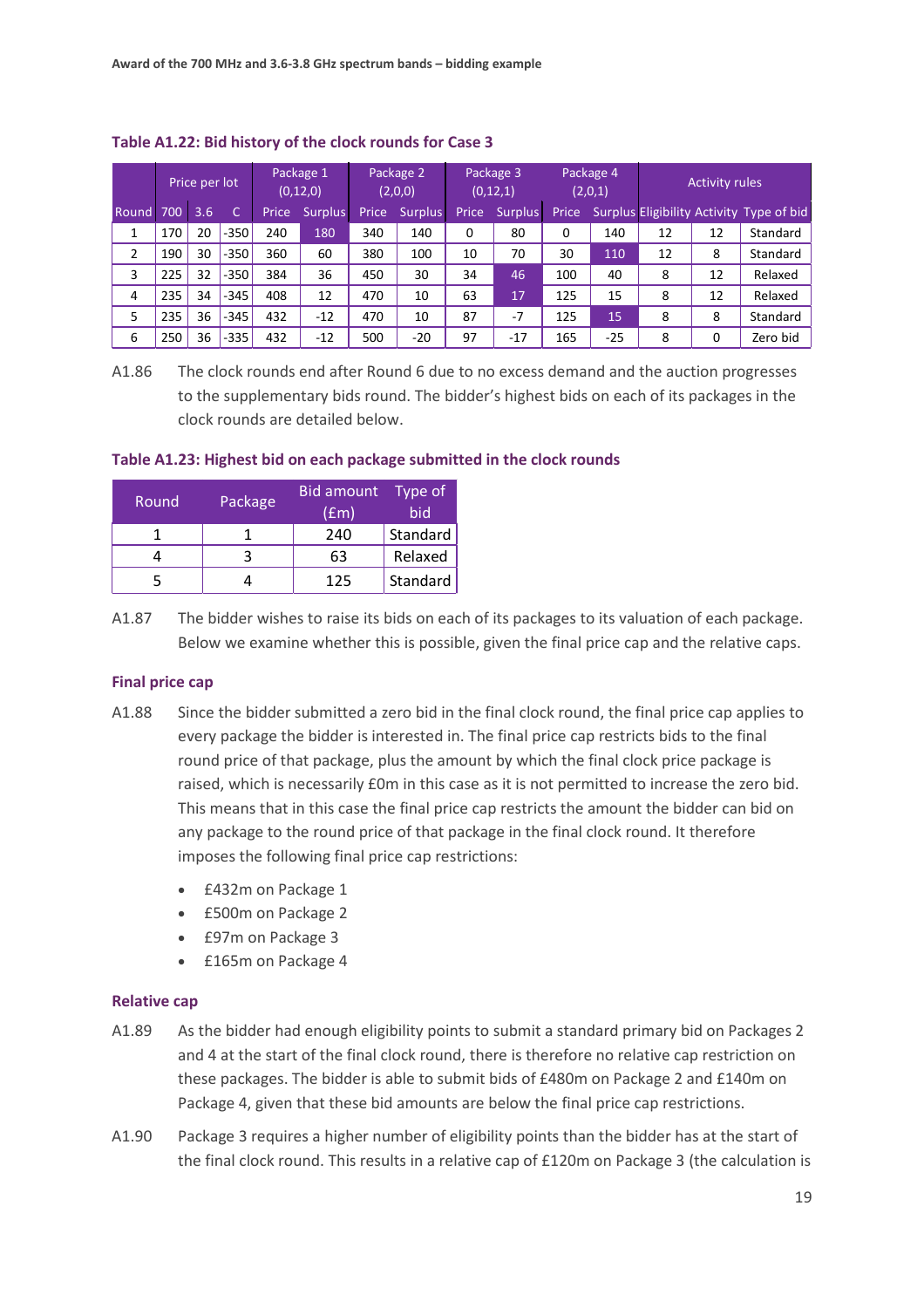the same as case 1 paragraph [A1.61\)](#page-14-1), which is less binding than the final price cap of £97m. The bidder is able to submit its valuation for Package 3 as this is £80m.

A1.91 Package 1 requires a higher number of eligibility points than the bidder has at the start of the final clock round. This results in a relative cap of £470m on Package 1 (the calculation is same as case 1 paragrap[h A1.63\)](#page-14-0), which is less binding than the final price cap of £432m. The bidder is able to submit its valuation for Package 3 as this is £420m.

#### **Summary of supplementary bids**

A1.92 The table below summarises the bids and caps that were applicable in the supplementary bids round.

#### **Table A1.24: Summary of the final price cap, relative cap and bid amount on each package**

| Number of Number of |      |      |                                                |         |         | <b>Bid</b>    |
|---------------------|------|------|------------------------------------------------|---------|---------|---------------|
| Package             |      |      | 700 MHz 3.6 GHz Number of Final Price Relative |         |         | amount        |
| name                | lots | lots | C lots                                         | Cap(fm) | Cap(fm) | $(\text{fm})$ |
|                     |      | 12   |                                                | 432     | 470     | 420           |
| ົາ                  |      |      |                                                | 500     |         | 480           |
| ર                   |      | 12   |                                                | 97      | 120     | 80            |
|                     |      |      |                                                | 165     |         | 140           |

# **Implications of the positive price constraint on the final price cap**

- A1.93 The final price cap restricts bids to the final round price of that package, plus the amount by which the final clock package is raised. An implication of the positive price constraint (that bid amounts must be at least £0.001m) is that certain packages may have a looser final price cap relative to the case where all final round prices are positive. Specifically, this would apply to a package that has a round price of £0.001m in the final clock round, due to the sum of the 'underlying' clock price being less than this amount.
- A1.94 For the packages that were converted to £0.001m, the final price cap would restrict bids to £0.001m plus the amount by which the the final clock package is raised. An example of this would be:
	- Suppose that the underlying clock price of a Package X in the final clock round is -£30m (calculated by simply adding together the clock prices of each spectrum lot and coverage obligation in the package). This would be converted to £0.001m.
	- The bidder does not bid on Package X, which results in a final price cap restriction on Package X.
	- In the supplementary bids round, the final clock package bid amount is raised by £40m.
	- The bidder can submit a bid up to £40.001m (£0.001m + £40m) on Package X in the supplementary bids round. This is higher than if the final price cap applied to the underlying clock price, which would result in a final price cap of  $£10m$  (- $£30m + £40m$ ).
- A1.95 An implication of the bidder being able to bid above the underlying final clock round prices in the supplementary bids round is that some of the effects of the final price cap are altered. For example, when there are no unallocated lots in the final clock round, it might